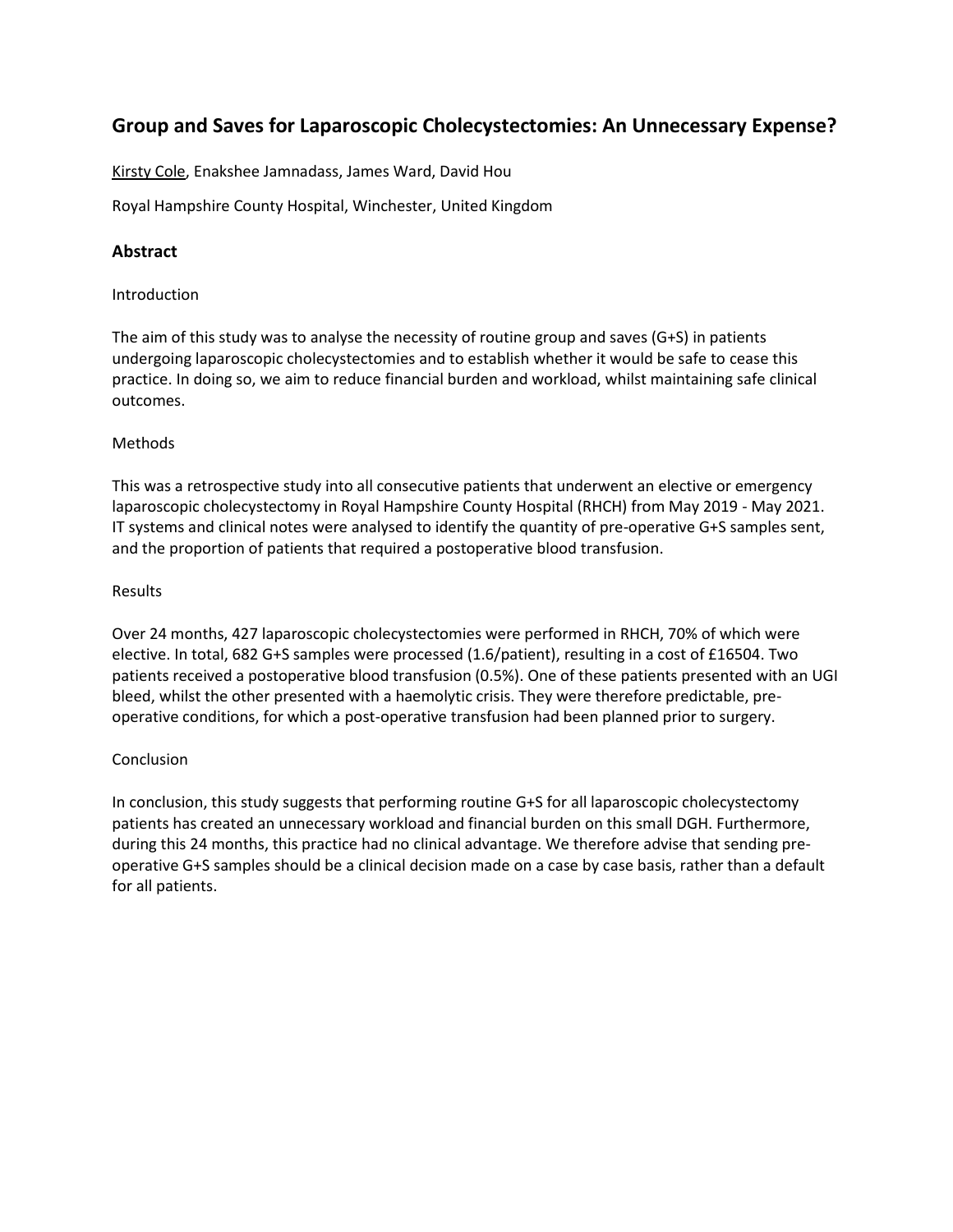# **A-V fistula formation as day case procedures at Nottingham University Hospitals (NUH) - A retrospective audit**

Cameron Smith, Vishal Thanawala

Nottingham University Hospitals, Nottingham, United Kingdom

### **Abstract**

Introduction: Model hospital and NHS improvement use benchmarks provided by BADS for AV-fistula procedures that can be safely done as day case and it is set at 95%. 35% of these procedures were done as day cases at NUH in 2019-2020. The aim of this audit was to evaluate the reasons these procedures weren't done as day cases and identify potential factors for improvement.

Methods: The project was registered with the clinical audit department of the Trust. We evaluated 135 A-V fistula procedures performed at NUH between April 2019 and March 2020 and they were categorised based upon the number of nights that they spent in hospital. Those with a 0 night stay were classified as a day case procedure.

Results: The percentage of patients under-going A-V fistula procedure as day case at NUH was 35%. 54 patients (40%) stayed for 1 night and 24 (18%) stayed for 2 nights. 48 of the 54 (88.9%) patients who had a 1 night stay in hospital were admitted pre-operatively. Reasons for pre-operative admissions were mainly social factors (help needed with medications, distance to travel) and bed availability. Postoperatively patients were admitted due to co-morbidities and surgical factors (2nd stage procedures).

Conclusions: We aim to increase the day case rate of patients undergoing A-V fistula formation at NUH by formulating a guideline to support clinicians and other team members to identifying appropriate patients suitable for a day surgery and perform more of these procedures on the dedicated Day Surgery Unit (DSU).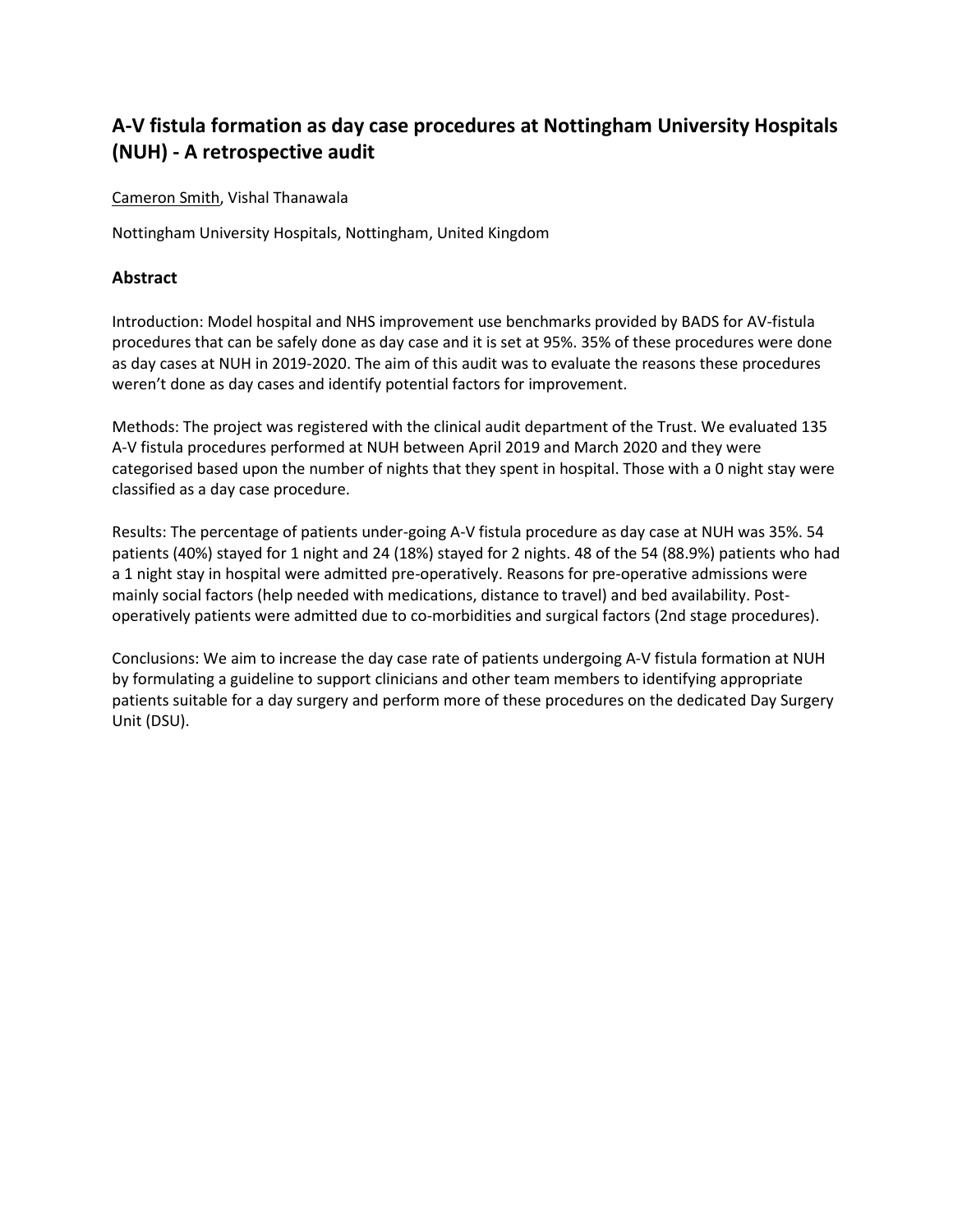## **Neoadjuvant imatinib for Advanced Resectable GISTs. A State-of-the-art.**

#### DIMITRA PERISTERI, Shameen Jaunoo

Surgery Department, Brighton and Sussex University Hospitals NHS Trust-esophagogastric research group, Brighton, United Kingdom

## **Abstract**

Aims: Surgical resection is the main treatment for gastric GISTs and complete R0 resection offers prognostic value toward risk of relapse. However, primary gastric tumors, are quite large when detected, and multivisceral resection seems to be the treatment of choice. Existing results of recent clinical trials have established the feasibility of neoadjuvant imatinib therapy mainly in unresectable GISTs. Yet, proof of the survival effectiveness of neoadjuvant imatinib therapy in borderline resectable tumors has not been sufficiently demonstrated. Methods: A review of the literature was performed to identify the current evidence for preoperative treatment of large GISTs with Imatinib regarding complete surgical resection and oncological outcome. Results: Data supporting the benefit of neoadjuvant imatinib are available from several case reports and small retrospective series, most of which include a mix of patients with borderline resectable and unresectable primary disease. In addition, a single-phase II United States Intergroup trial and an Asian phase II trial of neoadjuvant therapy in large stomach tumors, concluded that Neoadjuvant imatinib therapy is preferred for marginally resectable tumors. Progressive disease after neoadjuvant treatment was a rare event, and partial response was achieved in 40–80% of all patients. Conclusion: Neoadjuvant therapy with imatinib is a safe treatment strategy for patients with advanced but otherwise resectable GIST tumors. It may also enable less invasive and organ-sparing surgery, increase the complete resection rate and avoid surgical rupture by decreasing the tumor size. Clinical questions remain about the most appropriate period of pre-and post-operative imatinib administration in the neoadjuvant protocol.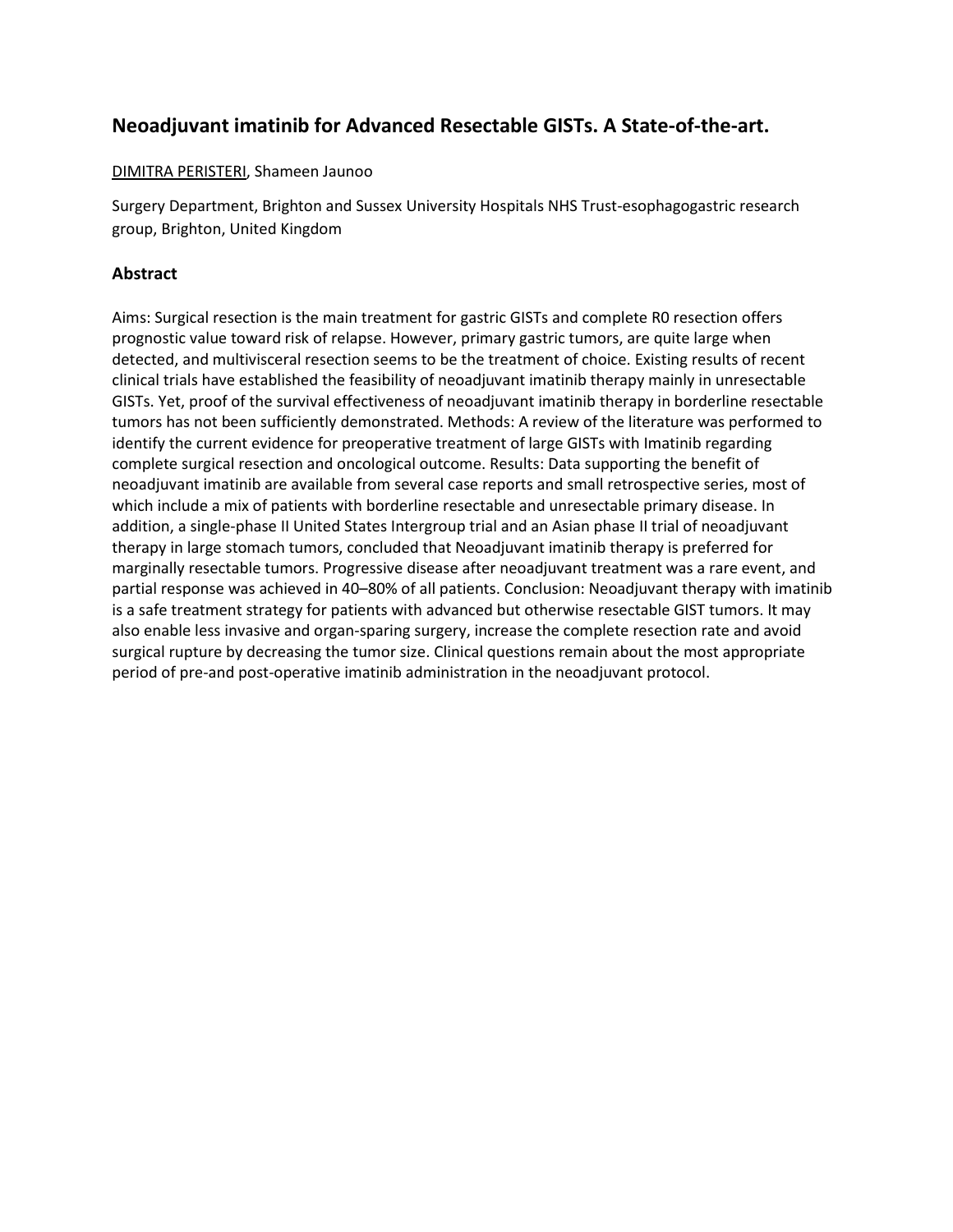# **DAY CASE LAPAROSCOPIC APPENDICECTOMY FOR ACUTE APPENDICITIS IN ADULTS: A RETROSPECTIVE CASE SERIES STUDY.**

#### DIMITRA PERISTERI, Shameen Jaunoo

Surgery Department, Brighton and Sussex University Hospitals NHS Trust-esophagogastric research group, brighton, United Kingdom

## **Abstract**

Aims

Laparoscopic appendectomy (LA) is the standard of care as it is associated with shorter hospital stay and fewer complications. The purpose of this study was to assess the safety of same-day discharge after laparoscopic appendectomy for acute appendicitis at a tertiary Care Center.

#### Methods

A retrospective study was performed for adult patients who underwent LA for acute appendicitis in 2021. Patients were divided into 2 groups: discharge in <24h or admission for >24-h. Demographic data, postoperative length of stay, histology report, complications and readmission rates were abstracted from patients' medical records.

#### Results

A total of 303 laparoscopic appendicectomies were included. Of these, 71 patients had Length Of Stay (LOS) less than 24 hours. Pathology, comorbidities, and readmission were recorded. Average LOS for all patients was 7 hours with a minimum stay of 4 hours and a maximum stay of 23 hours. For patients discharged in less than 24 hours, there was no readmission and 58 (19.1%) of these patients had simple appendicitis on pathology. A total of 26 patients (8.58%) were discharged in less than 7 hours (from the recovery room). There was no significant difference in complications or readmission between patients discharged in less than 24 hours and those who stayed longer.

## Conclusion

Day case LA is safe and effective for treating selected patients with non-perforated appendicitis, as it decreases the length of stay and hospital charges.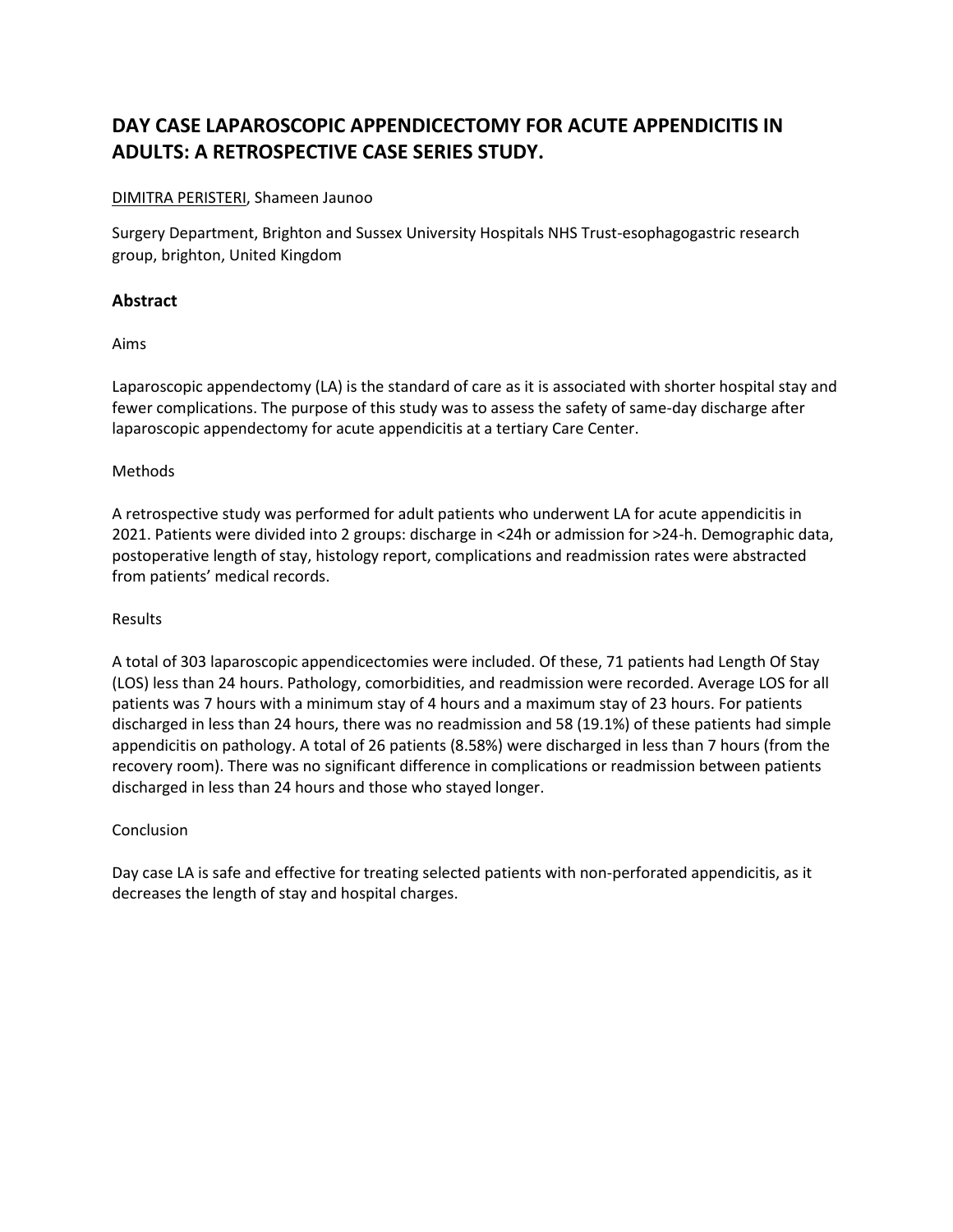## **Laparoscopic Nissen fundoplication as a Day-case procedure. Experience from a tertiary center**

#### DIMITRA PERISTERI, Shameen Jaunoo

Surgery Department, Brighton and Sussex University Hospitals NHS Trust-esophagogastric research group, brighton, United Kingdom

## **Abstract**

Aim: Laparoscopic Nissen fundoplication is increasingly being performed as a day-case procedure. However, its achievability and limitations in the setting of patient selection and complication rates still remain unclear. This study aimed to assess the acceptability, feasibility, and results of ambulatory laparoscopic fundoplication for gastro-esophageal reflux disease (GERD) in a university tertiary care center.

Methods: A Day-case surgery for GERD was proposed routinely to all patients with proven asymptomatic, uncomplicated GERD. All of them were fulfilling predetermined inclusion criteria from January 2020 and December 2021. All patients underwent standard anesthetic, surgical, analgesic and antiemetic protocols. Patient age, social circumstances, and other demographics were also recorded as well as any comorbidities and ASA score. The primary endpoint measured was rate of readmission and complication rates.

Results: Of 23 patients undergoing laparoscopic fundoplication for GERD during the study period, 16 (69.56%) had day-case procedures. Most of them (81.6%) were discharged 6 to 8h after operation. Five patients were converted to in-patient hospitalization because of nausea (n=1), inadequate pain inadequate pain control ( $n=3$ ) or anxiety ( $n=1$ ). There were no complications and no re-admissions recorded.

Conclusion: Day-case laparoscopic Nissen fundoplication is a feasible, effective, and safe option for treating selected patients with gastroesophageal reflux disease (GERD) subject to careful patient selection and surgeon expertise. Experience is also associated with a significant reduction in operative time and complication rates.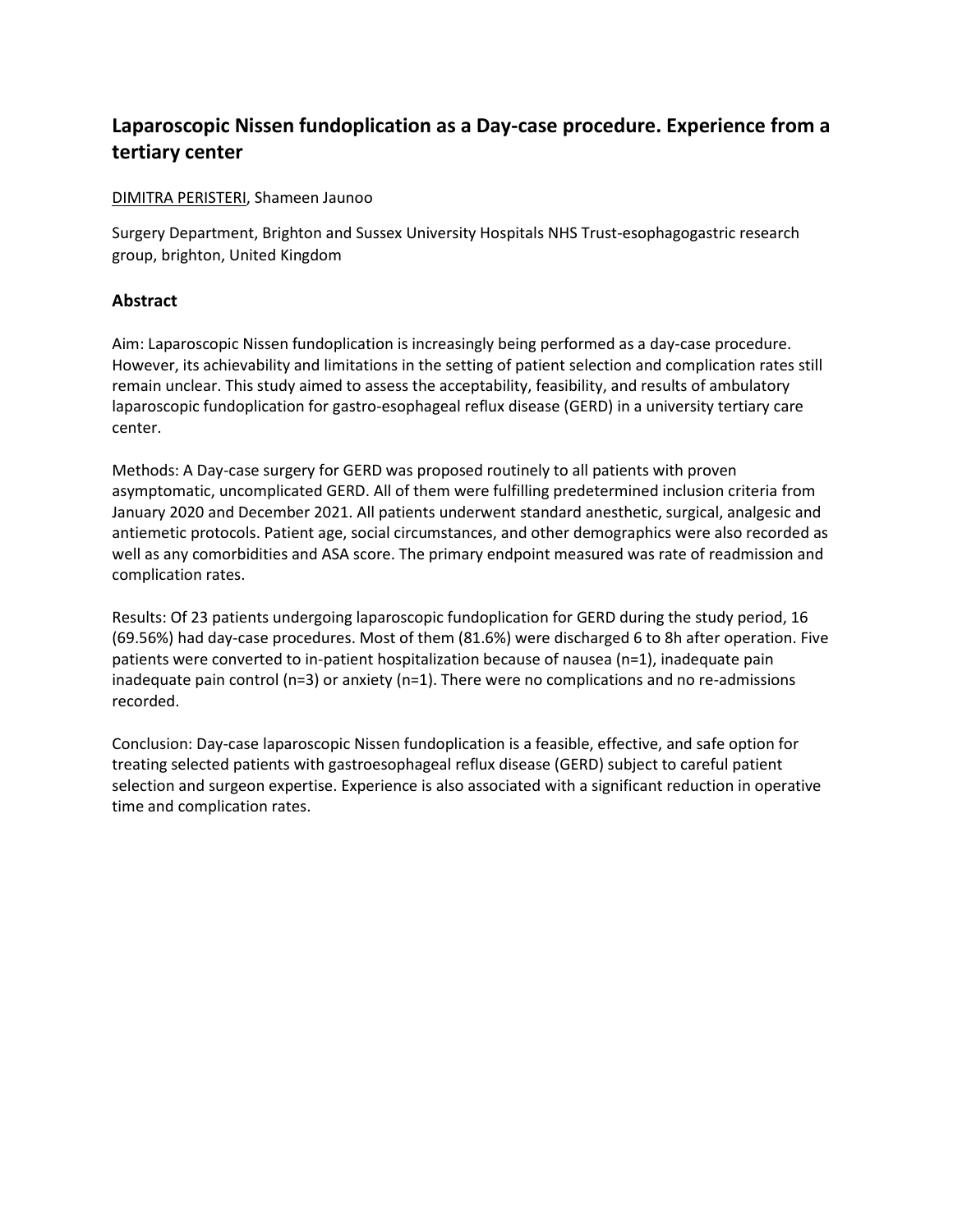# **Ambulatory pathway for the management of superficial abscesses at the West Suffolk Hospital**

Ayesha Ahmed, Jola Olugbemi, Aliya Prihartadi

West Suffolk Hospital, Bury St Edmunds, United Kingdom

## **Abstract**

Introduction: Incision and drainage of abscesses is a quick operative intervention. Superficial abscesses form a large part of surgical emergencies in many units and, unless complicated, are considered a low priority emergency often leading to delayed definitive treatment.

Methodology: Retrospective audit of care provided to patients who required drainage of superficial abscess by the general surgery team under general anaesthesia at WSH over a 6 months period between May and November 2021. This included 76 patients. Information was gained from clerking proformas, daily entries, operation notes, anaesthetic charts, lab results and discharge summaries. Descriptive analysis of time of admission, period from admission to surgery, type of procedure performed, duration of operation, observations and lab results on admission, co-morbidities and length of stay was performed.

Results: Only 39% of the patients had their abscesses drained on the day of presentation with 50% of the patients waiting till the next day for procedure and the remaining 11% waited for 2 or more days. The time interval between admission and surgery ranged from 2 hours to 94 hours (mean  $\pm$  SD 19  $\pm$ 16.25). Bed occupation days ranged from a minimum of 1 to 6 days with a total of 130 beds occupied overnight. 53 bed nights were spent awaiting surgery whereas 77 were spent following surgery and awaiting discharge.

Conclusion: Out of 76 patients, 40 patients fulfilled the inclusion criteria of ambulatory abscess pathway and could have been discharged the same day for next day surgery.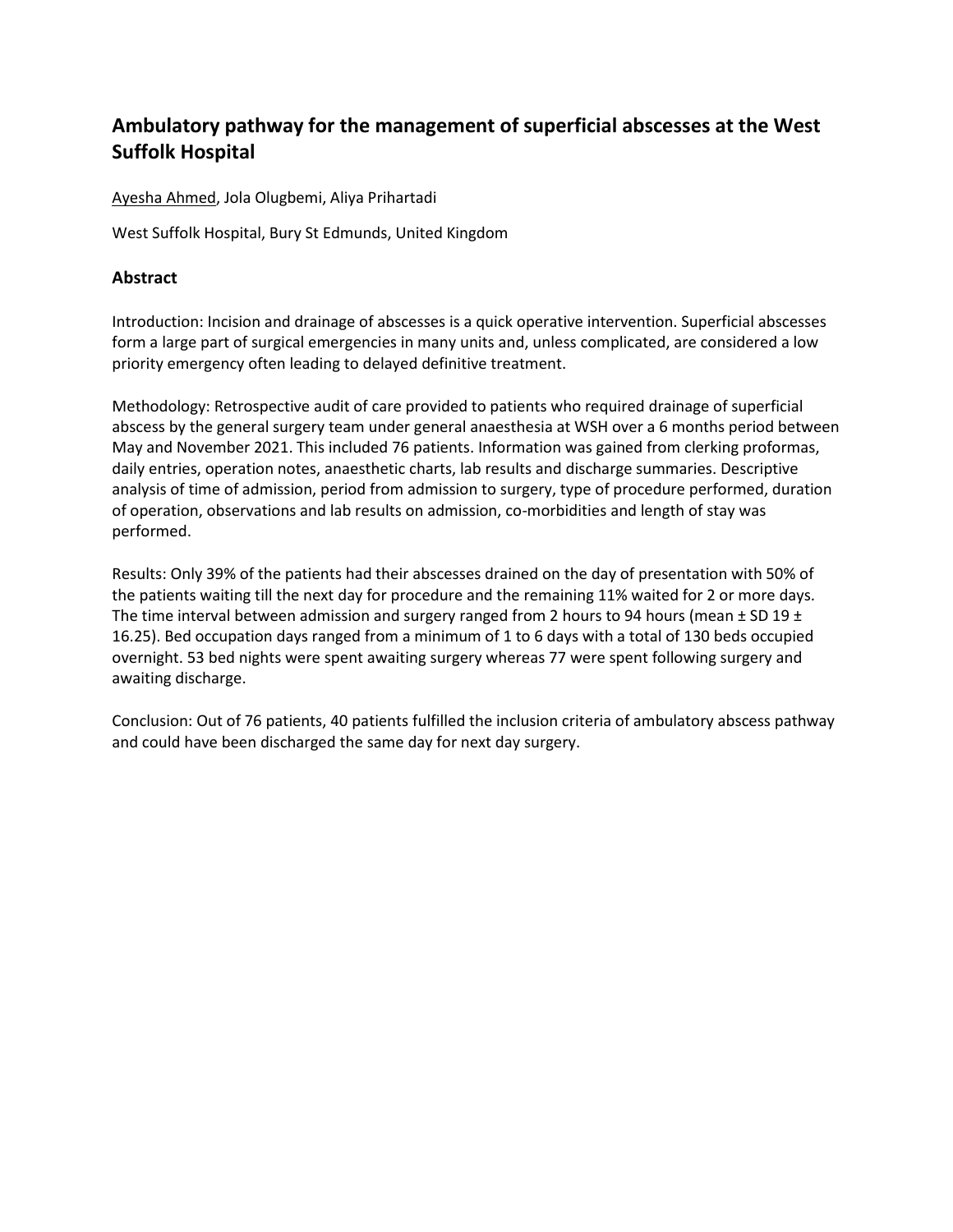## **Intelligence and Digital Technology in Day Surgery: A Contactless and Costeffective Way of Selective Surgery Management During the COVID-19 Pandemic**

Lisha Jiang, Hongsheng Ma

Sichuan University West China Hospital, Chengdu, China

## **Abstract**

Institutions provide promptly elective surgery during the pandemic to avoid deteriorate life-threatening emergency is a crucial management. In China, day surgery allows patient's admission, surgery and discharge within 24h, it increases the surgical resource utilization, reduces the strain on the healthcare system. Day surgery minimizes the length of hospital stay and decreases patients' hospital returns that reduces chance of hospital infection and COVID-19, which can fully function in the COVID-19 pandemic, especially in the post COVID-19 era. Digitized day surgery management was equipped with the digital technologies, it established a data linkage and provided all the essential clinical data. "Modern day surgery" makes a great contribution to COVID-19 control whilst provide quality medical care. In the context of COVID-19 pandemic, it is more convenient and safer, the utmost important thing is that it cuts off the transmission route and protecting the susceptible population.we present a customized day surgery information and data managing APP, elucidate how the clinical data was organized to make day surgery easier and safer, and to explore the role of digitized day surgery in post COVID-19 era. We adopt whole process and closed-loop management of day surgery, customised mobile application based on the existing App named HUAYITONG. The App contains mobile terminal for both patients and medical staffs, it applies for Android and iOS system. We also provide another access to use it on WeChat applet for the convenience of patients. Applet is a key feature and also was called "mini-programs" which are apps within WeChat.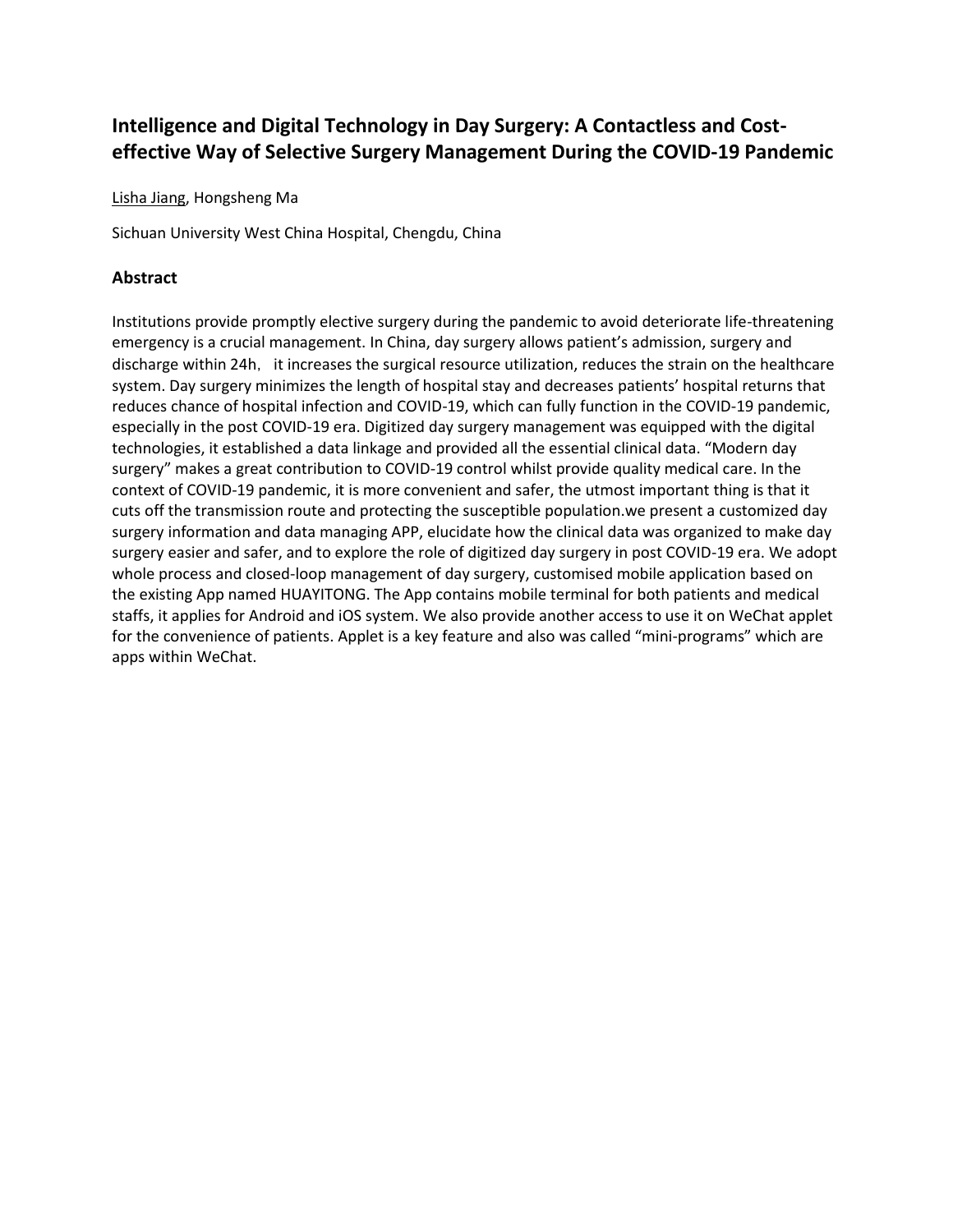## **Patient eligibility for day case hip and knee arthroplasty among referrals to an elective orthopaedic centre**

Gyorgy Lovasz, Ferenc Toth, Istvan Mersich, Marco LaMalfa

Practice Plus Group Hospital, Barlborough, Barlborough, United Kingdom

## **Abstract**

Introduction: Day case hip and knee arthroplasty (DCA) is becoming common practice for selected patient population. Present study investigated the rate of patients eligible for the fast track pathway among standard referrals in a high volume elective orthopaedic centre.

Methods: 200 consecutive patients booked for hip or knee arthroplasty at our outpatient clinic were reviewed for suitability for DCA. In order to be booked for the same day discharge (SDD) pathway, patients had to meet all the requirements of medical, surgical, social, rehabilitation and motivational eligibility criteria. Rate of day case bookings and reasons for exclusion from DCA pathway were assessed.

Results: Out of 200 patients, 52 (26%) were booked for SDD and 148 for inpatient arthroplasty. In the inpatient group, 48 patients (32%) had a medical contraindication. In the group of the remaining 100 inpatient bookings, 53% lacked motivation. 24% had a social contraindication, mainly living alone, 15% were expected to need of extensive postoperative rehabilitation while 8 % needed complex surgery.

Conclusions: Medical contraindication was not the main objection to DCA in patients referred to our elective orthopaedic centre. The most common reason of not booking SDD cases was lack of motivation in patients otherwise fit for DCA. More patient education, media attention and subsequent improved patient awareness would offer the potential to considerably raise SDD rates among patients undergoing hip or knee replacements. This would result in significant financial benefits and capacity relief for the entire health care system.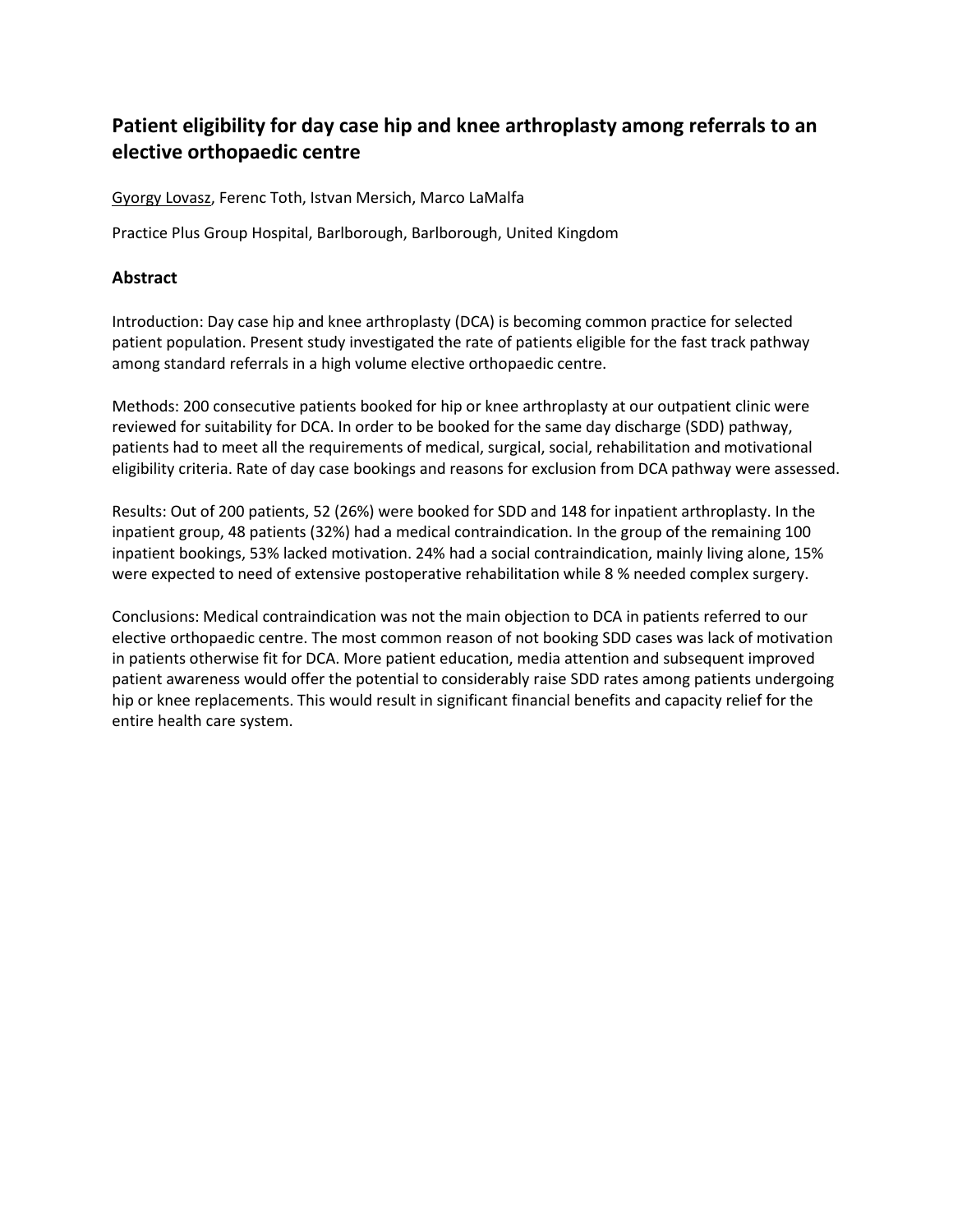# **The Jaded Narcotic Affair: Time To Reduce Opioid Prescriptions For Laparoscopic Cholecystectomy Day Cases**

## Gemma Maryan<sup>1</sup>, Rachel Morris<sup>2</sup>

<sup>1</sup>Norfolk and Norwich University Hospital, Norfolk, United Kingdom. <sup>2</sup>Norfolk and Norwich University Hospital, Norwich, United Kingdom

## **Abstract**

#### Introduction:

Laparoscopic cholecystectomy (LC) is the recommended management for symptomatic gallstones. A Norfolk and Norwich University Hospital (NNUH) audit showed that patients needed less to take out (TTO) medications on discharge than what was prescribed. Opioid overdoses and addiction are increasing and recent publications highlight this, plus the need for care in prescribing fewer opioids. We have worked to reduce the pack size of dihydrocodeine as TTOs from NNUH.

#### Methods:

Previous audit evidence from patient surveys and a departmental survey were used to provide evidence that a reduced pack size would be accepted by anaesthetic colleagues. We worked with pharmacy to reduce the packs from 7 days to 3 days. Both of which are now available where appropriate for discharge following not only LCs but other day case procedures.

#### Results:

The previous audit sample of patient surveys showed the majority of day case LC patients required 3 days of dihydrocodeine post-operatively. The anaesthetic department survey showed that from 53 respondents, 68% would prescribe the reduced pack size and 24% would sometimes prescribe if appropriate.

#### Conclusion:

Giving 3 days dihydrocodeine TTOs appears to be enough for patients undergoing LC day cases and have been introduced by pharmacy despite cost implications. Both 3 days and 7 days are currently available for anaesthetic colleagues to prescribe as TTOs. If there are no reasons for more opioids on TTOs then it is advised to prescribe 3 days of dihydrocodeine. This is available for all day case procedures on DPU and NNUH ambulatory procedure unit.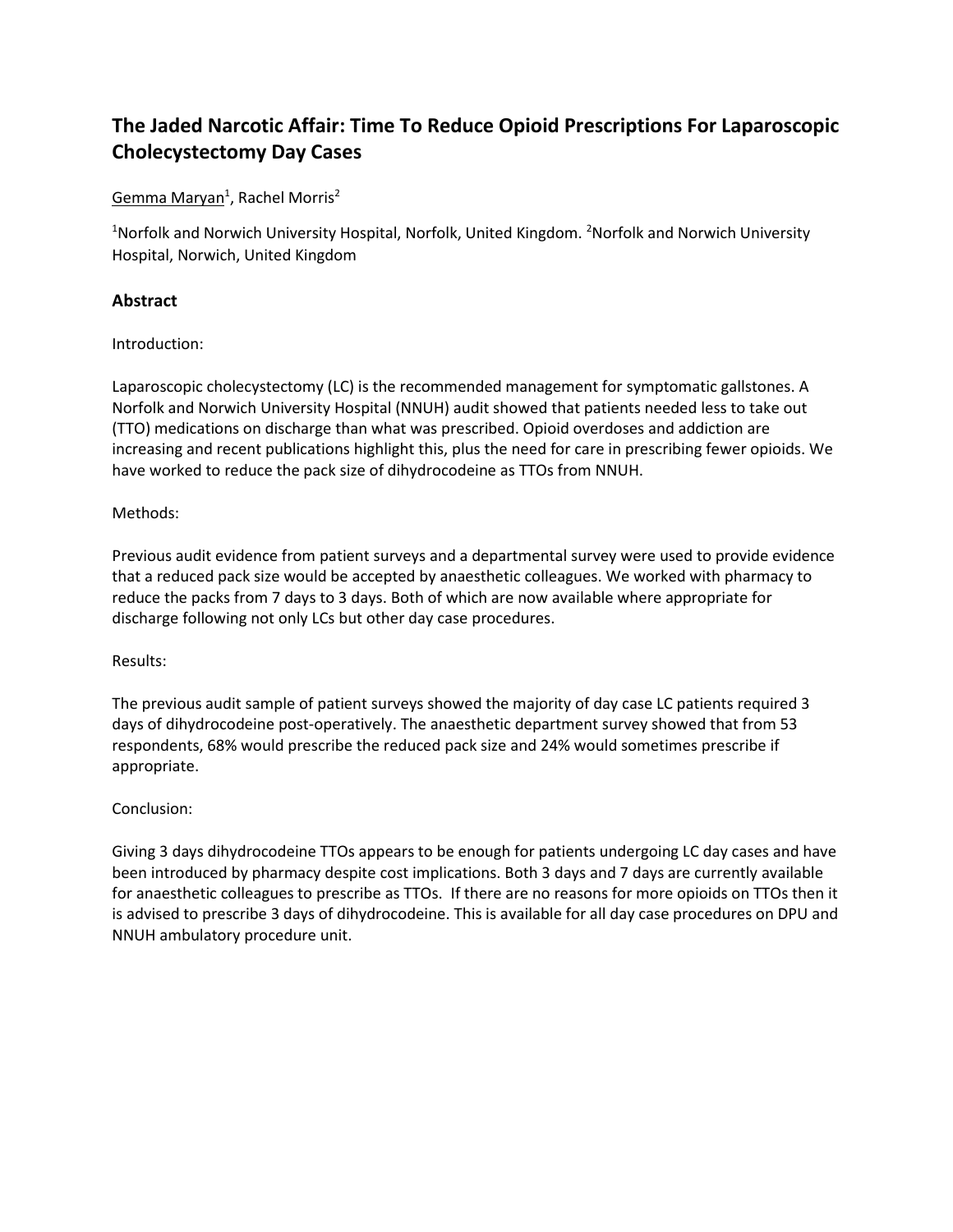# **Regional analgesia increases same day discharge rate in Anterior Cruciate Ligament Reconstruction (ACLR)**

Rabiat Umar, Matthew Daunt

Nottingham University Hospitals NHS Trust, Nottingham, United Kingdom

## **Abstract**

#### **Introduction**:

A report generated by Getting It Right First Time noted that the average length of stay (LoS) for Nottingham University Hospitals (NUH) Trust following Anterior Cruciate Ligament Reconstruction (ACLR) was 1.35 days, with a same day discharge rate of 2%<sup>(1)</sup>. Hull et al.'s findings suggested that the use of a nerve block may improve pain control, therefore allowing more surgery to be carried out as a daycase<sup>(2)</sup>.

#### **Methods**:

A retrospective review was completed between January 2021 and January 2022, using coded data to determine all anterior cruciate ligament reconstructions.

Primary outcome end-points were to identify maximal recovery pain scores, recovery length of stay, intraoperative analgesic regimen and discharge date.

#### **Results**:

110 patients received an ACLR. 15 patients (14%) were discharged on the same day. 26 patients (23%) received a femoral or adductor canal block. Severe pain in recovery was recorded in 13 patients (12%), but not in any patients who had received a nerve block.

#### **Discussion**:

Use of intraoperative local anaesthetic infiltration and/or nerve blocks have been shown to improve pain control for up to 24-hours in  $ACLR<sup>(3)</sup>$ . A previous recommendation to use a regional anaesthetic nerve block as part of a multimodal analgesia regimen has led to reduced recovery maximal pain scores, and a same day discharge rate to increase to 14%. Further multidisciplinary teamworking is required to achieve the recommended same day discharge rate of 75% $(1)$ .

*References will be included in presentation / poster due to word limit.*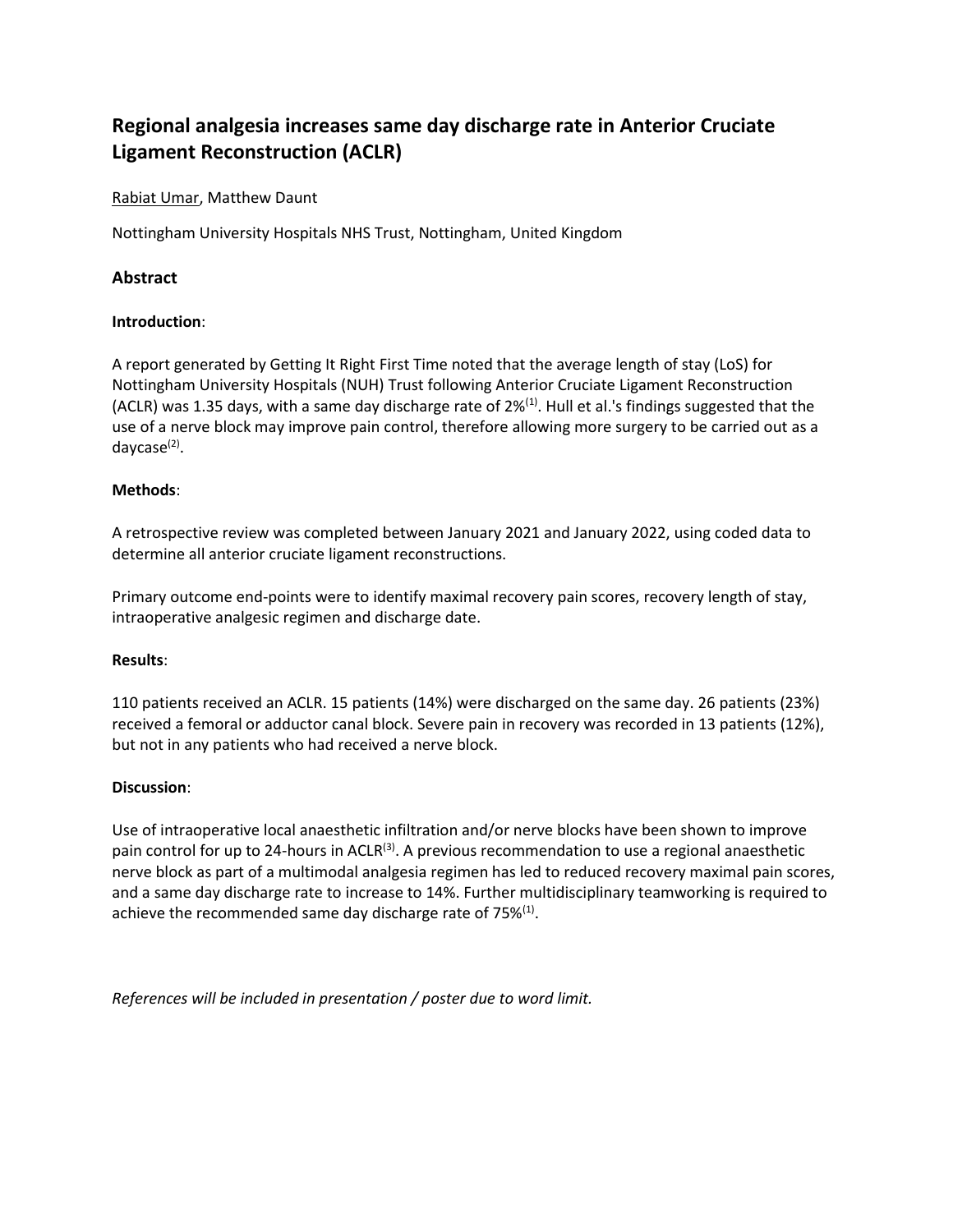## **Improving on-the-day cancellations in Cataract patients**

Ben Marshall, Kim Russon

Rotherham Hospital, Rotherham, United Kingdom

## **Abstract**

#### Introduction

Cancellations on the day result in poor patient experience and reduced utilisation of valuable theatre resource1. We present how review of on the day cancellations and changes to adjustable variables e.g. peri-operative diabetes control, has resulted in improvement.

#### Methods

Review of Ophthalmology on the day cancellations February 2021 – February 2022.

Following review of results at 6 months we recommended that patients having cataract surgery under local anaesthesia (LA) should have an HBA1c <69 within the previous 3 months as recommended by Centre for Perioperative Care (CPOC)2.

#### Results

Between February and September 2021 6% of patients having LA cataract surgery were cancelled on the day by the surgeon. 67% of these were due to hyperglycaemia (16-23mmols). None of these patients had had a preoperative HbA1C.

Since the introduction of HBA1C check, zero patients having cataract surgery have been cancelled on the day due to hyperglycaemia.

#### Conclusions

Pre-operative preparation of LA Ophthalmology patients at TRFT is provided by a separate service to other elective surgical patients which did not check HBA1C. They were following RCOphth guidance3 but now follow CPOC guidance2

"Marginal gains" such as these are important, as is working smarter and more efficiently to help address the massive surgical waiting lists.

#### References

- 1. 1 Royal College of Anaesthetists. RCOA Quality Improvement Compendium. 4 Ed. 2020
- 2. 2 Centre for Perioperative Care March 2021. Guideline for Perioperative Care for People with Diabetes Mellitus Undergoing Elective and Emergency Surgery
- 3. 3 RCOphthalmologists. May 2018. Ophthalmic Safety Alert Diabetic control and safe cataract surgery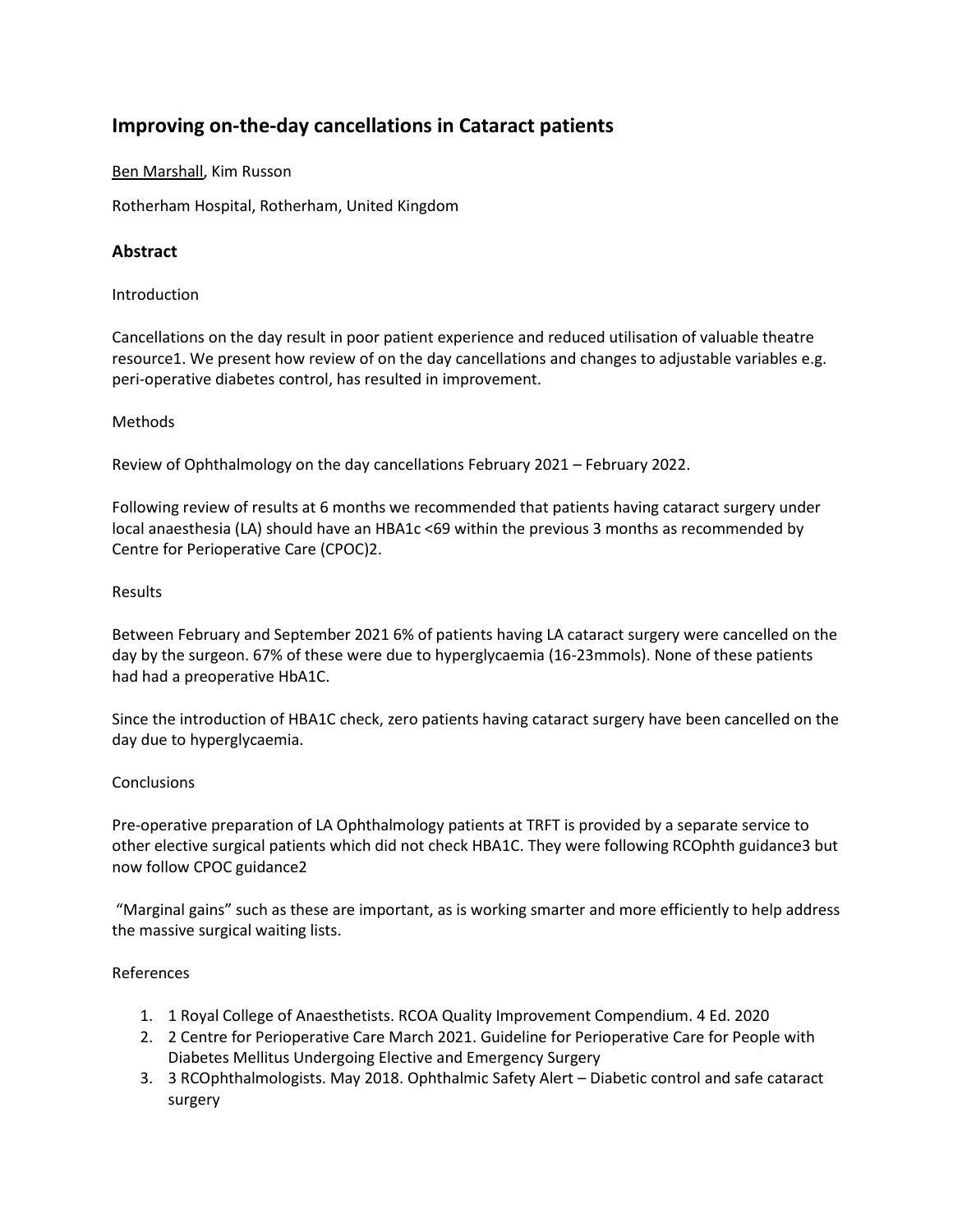# **Day Case lower limb (total hip and knee) arthroplasty – The experience from Rotherham Foundation Trust**

Tobias Stedman, Kayleigh Wright, Tammy Hayward, Helen Thornley, Stephen Blair, Kim Russon

Rotherham Foundation Trust, Rotherham, United Kingdom

### **Abstract**

#### **Background**

Pressures on arthroplasty services have increased year on year, exacerbated by winter bed pressures and the COVID-19 pandemic, with over 700,000 patients on waiting lists for Orthopaedic operations. We present our experience of day case lower limb arthroplasty in a District General Hospital (DGH).

#### **Methods**

All patients surgically suitable for day case total hip replacement (THR) or total knee replacement (TKR) were added to the pathway. Building on an established pathway for day case partial knee replacements. An agreed pathway for pre-assessment, anaesthetic, analgesia, post-operative recovery and physiotherapy was used. All operations were performed by a single surgeon. Patients were seen in clinic and assessed post operatively by physiotherapy and had a nurse led discharge. Ward contact numbers were given for any concerns, and all were patients phoned post-op.

#### **Results**

Between March 2021 and March 2022 16 patients were added to the pathway, 11 THR and 5 TKR were successfully performed as a day case using spinal anaesthesia and local anaesthetic infiltration by the surgeon. Average age was 59 (range 52-71) and average BMI 28.4 (range 22-36). All patients were discharged on the day of the operation and there have been no readmissions or post-operative complications. All patients were happy to have been done as day case operations.

#### **Conclusions**.

These results have shown this protocol to be safe and effective for facilitating day case hip and knee arthroplasty even when there have been no ring-fenced elective orthopaedic beds. This pathway is soon to be introduced for other surgeons.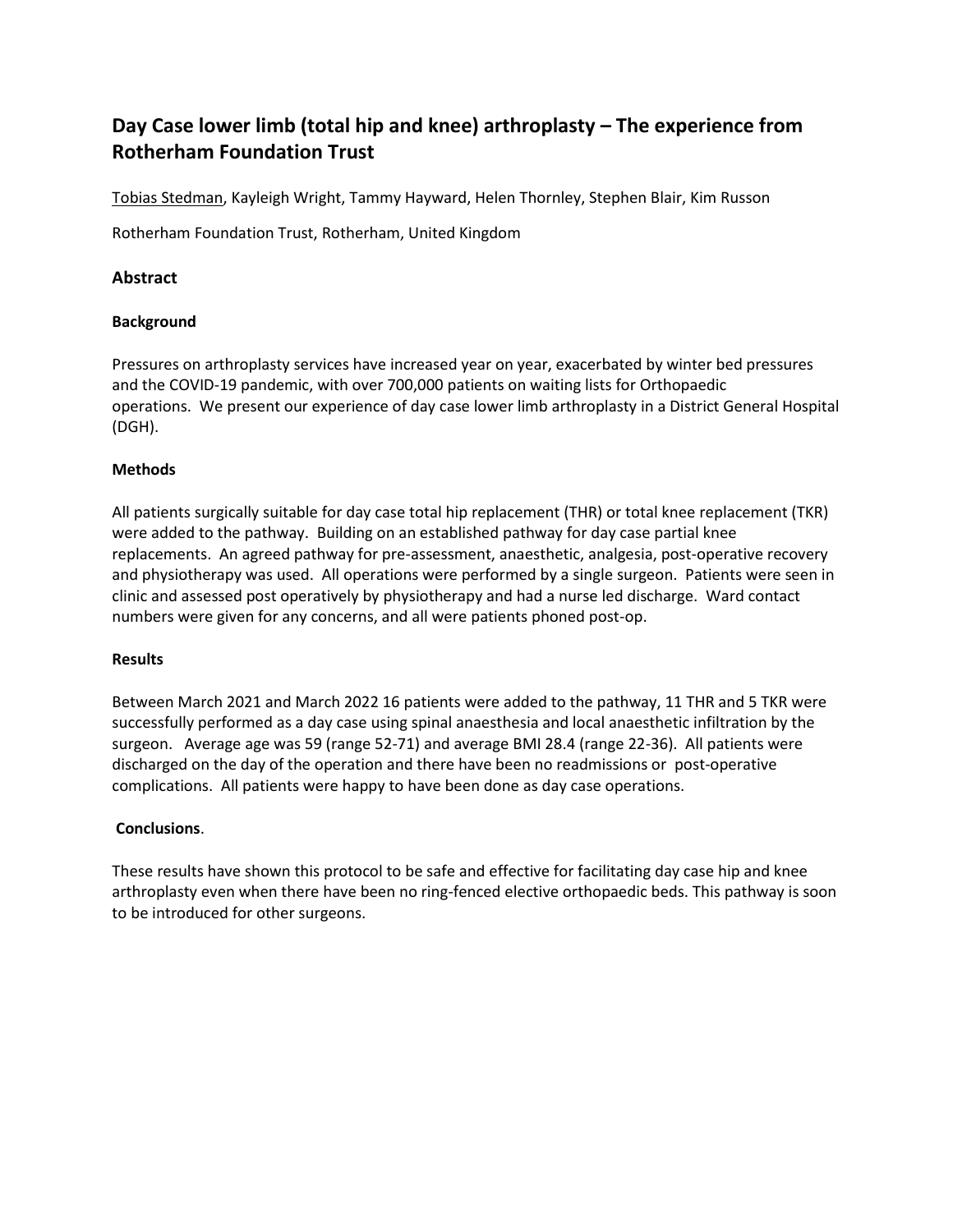## **Sedation for procedures outside of theatres and critical care**

Shanu George, David Middlemass, Henry Skinner

Nottingham University Hospital, Nottingham, United Kingdom

## **Abstract**

#### Introduction

National guidelines recommend that IV sedation is titrated and that top-up doses are given only after the previous dose had taken full effect. Furthermore Safety Alert NHS/PSA/D/2017/006 mandates that IV cannulas are removed/flushed after sedation. Nottingham University Hospitals commissioned their Sedation Committee to audit IV sedation practice outside of theatres and critical care (Endoscopy/Cathlab/Radiology/Emergency Department (ED))

#### Methods

386/1445 day-case procedures performed under sedation over 30-day period (Sept/Oct 2021) were selected. Data was collected retrospectively from patients' digital health records and entered into an online survey and assessed against guidelines/alerts.

#### Results

The dose of midazolam exceeded the recommended dose (up to1mg) in patients >70yr in 32%. Practitioners gave top-ups within 3 min (time to peak effect) in 24%. When a combination of opioid and midazolam was given, the midazolam was administered prior to the opioid reaching its peak effect in 90%. Complications (e.g. hypotension/bradycardia/tachycardia/tachypnoea/desaturation/ drowsiness/pain/nausea) were noted in 17(4%) patients and no flumazenil or naloxone was administered. Practitioners outside of ED recorded that they flushed/removed IV cannulas after use in 94% (31% in ED).

#### **Conclusions**

Drug doses (especially >70yr) and timing of top-ups often fell outside recommended guidelines. Despite a low complication rate and absence of over-sedation, evidence of suboptimal practice exist and should caution against complacency. ED practitioners must record that they flush cannulas after IV sedation. Results have been fed back to all areas and a re-audit proposed to confirm better compliance.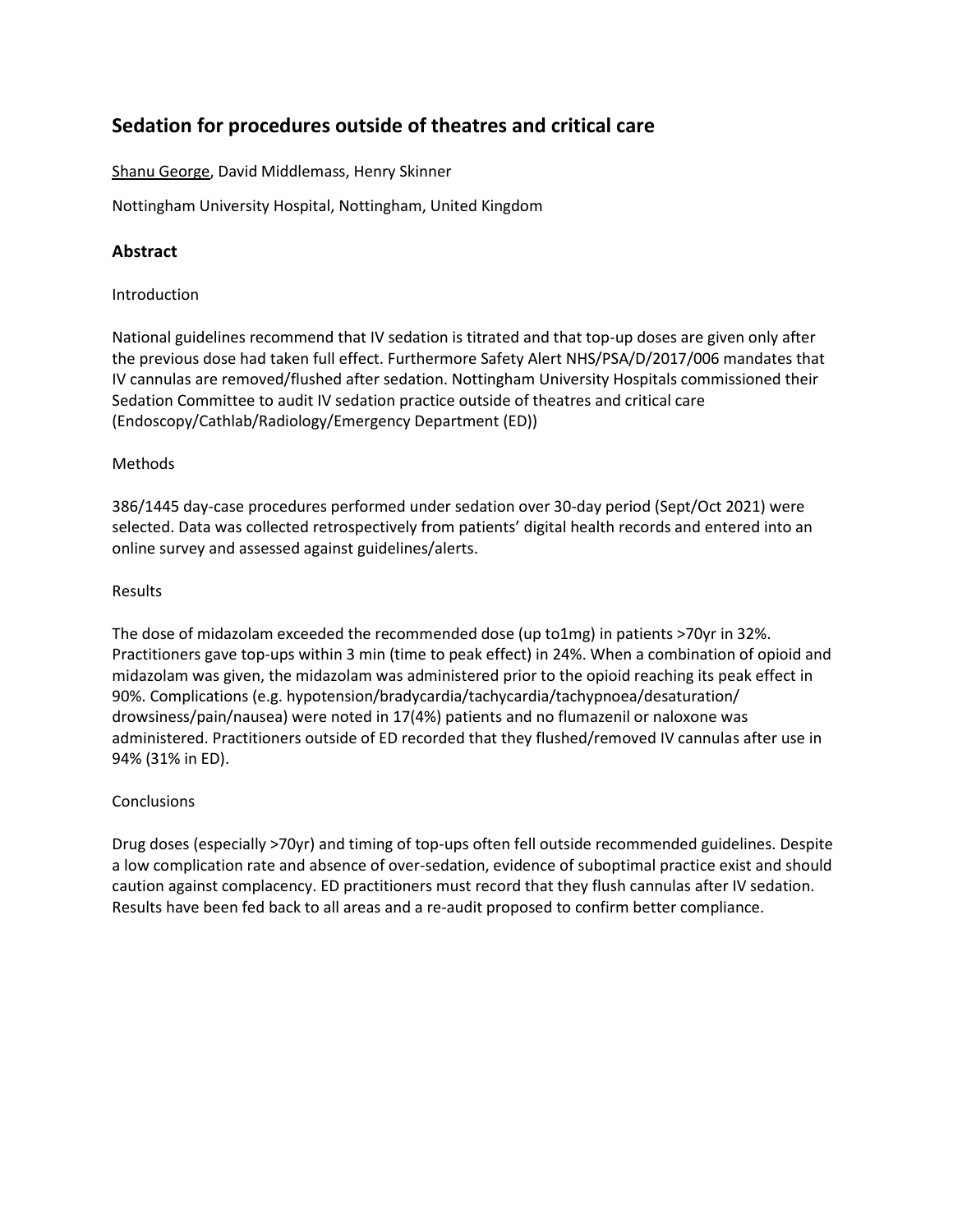## **Day Case Theatres Quality Metrics at Horton General Hospital**

## Dr. Amber Moore, Dr. Robbie Kerry

Nuffield Department of Anaesthesia, Oxford University Hospitals NHS Foundation Trust, Oxford, United Kingdom

## **Abstract**

Introduction: Post-operative symptoms, following day case surgery, can incur significant costs through unanticipated prolonged hospital stays. Despite anaesthetic advancements, a high (moderate to severe) post-operative pain score is reported in 25-30% of patients and post-operative nausea and vomiting (PONV) affects up to 50%.

Methods: In June 2021, a proforma was completed by the day case team at an Oxfordshire district general hospital. Post-operative pain, PONV, temperature control and delayed discharge from recovery assessed effectiveness, compared to previous audit cycles. The use of prophylactic anti-emetics and compliance with trust guidelines was also evaluated. Measuring patient satisfaction incorporated patient-centredness.

Results: Adult (88%) and paediatric (12%) cases were included. General surgery was the modal specialty, followed by gynaecology and urology. 9.89% had high pain scores in recovery, an improvement compared to previous audit cycles. Low rates of PONV (5.43%), were similar to previous years. Prophylactic anti-emetic use substantially increased, with low compliance to trust guidelines. Anaesthetic colleagues cited their past experience and individualised care as the cause. 100% of patients achieved core temperatures of ≥36°C. Delayed discharge from recovery was reduced (7.8% from 19%), with pain continuing to be the leading cause. 100% of patients were satisfied with pre-operative information given by anaesthetists and positive comments were given regarding their experience overall.

Conclusions: Our day case service continues to be of good quality compared to national averages. Overprescription of anti-emetics compared to trust guidelines may produce increased risks for patients and additional departmental costs. Further investigation of this topic is needed.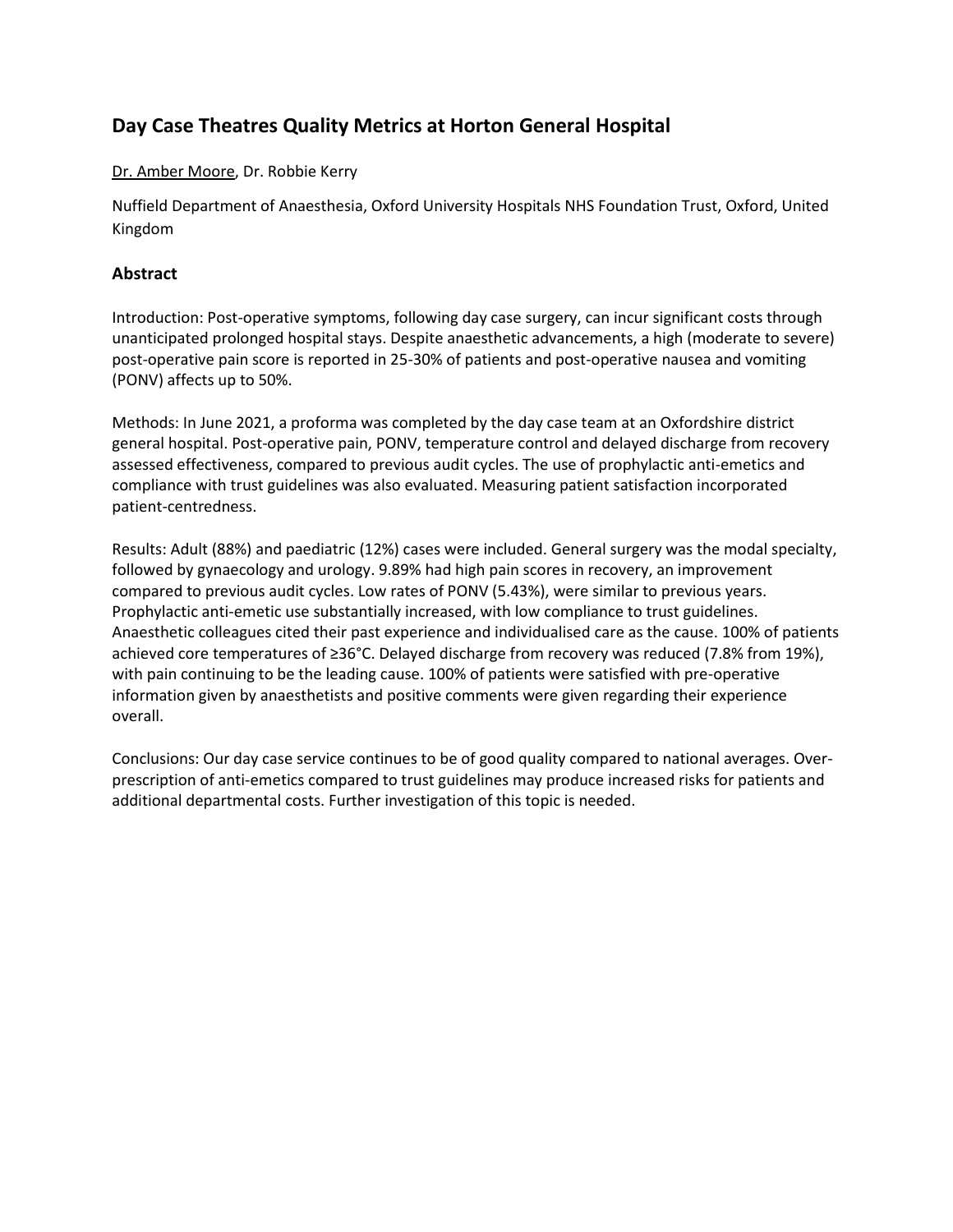# **Improving anaesthetic information for bettering patient satisfaction and enabling shared decision making**

Jonathan Joachim<sup>1</sup>, Yuet Tung Ariel Ng<sup>1</sup>, Lakshya Sharma<sup>1</sup>, Phil Found<sup>2</sup>

<sup>1</sup>King's College London, London, United Kingdom. <sup>2</sup>King's College Hospital, London, United Kingdom

## **Abstract**

Introduction:

Patient satisfaction is an important quality indicator affecting patient outcomes. During King's College Hospital's (KCH) Anaesthetic Department's Clinical Services Accreditation process, patients reported being less well-informed regarding information related to anaesthetic choices, risks and side-effects, following their procedure.

We aimed to improve anaesthetic information during the perioperative pathway, hoping more detailed information given earlier would empower and better inform patients to make joint decisions.

#### Methods:

A new patient prompt sheet containing anaesthetic information was developed with patient input and sent to selected gynaecological patients with their appointment letter, prior to their procedure. A matched orthopaedic control group without this intervention was selected. Both groups were surveyed with a questionnaire following surgery. The control group received less detailed information later in the pathway.

#### Results:

53 patients provided feedback. 33 (62%) received the prompt sheet and 18 (38%) did not. 91% of those that received the sheet felt they had enough anaesthetic information; compared with 56% of those that did not receive the sheet. 56% of patients not receiving the sheet felt it would have been useful to have more information earlier in the process compared to 9% that did receive it. We demonstrated a significant difference in patient satisfaction between the two groups (Chi-squared; p=0.01).

#### Conclusions:

The implementation of the prompt sheet improved patient satisfaction, ostensibly empowering patients to make informed anaesthetic choices and is thus being more widely implemented across all day surgery sub-specialties at KCH.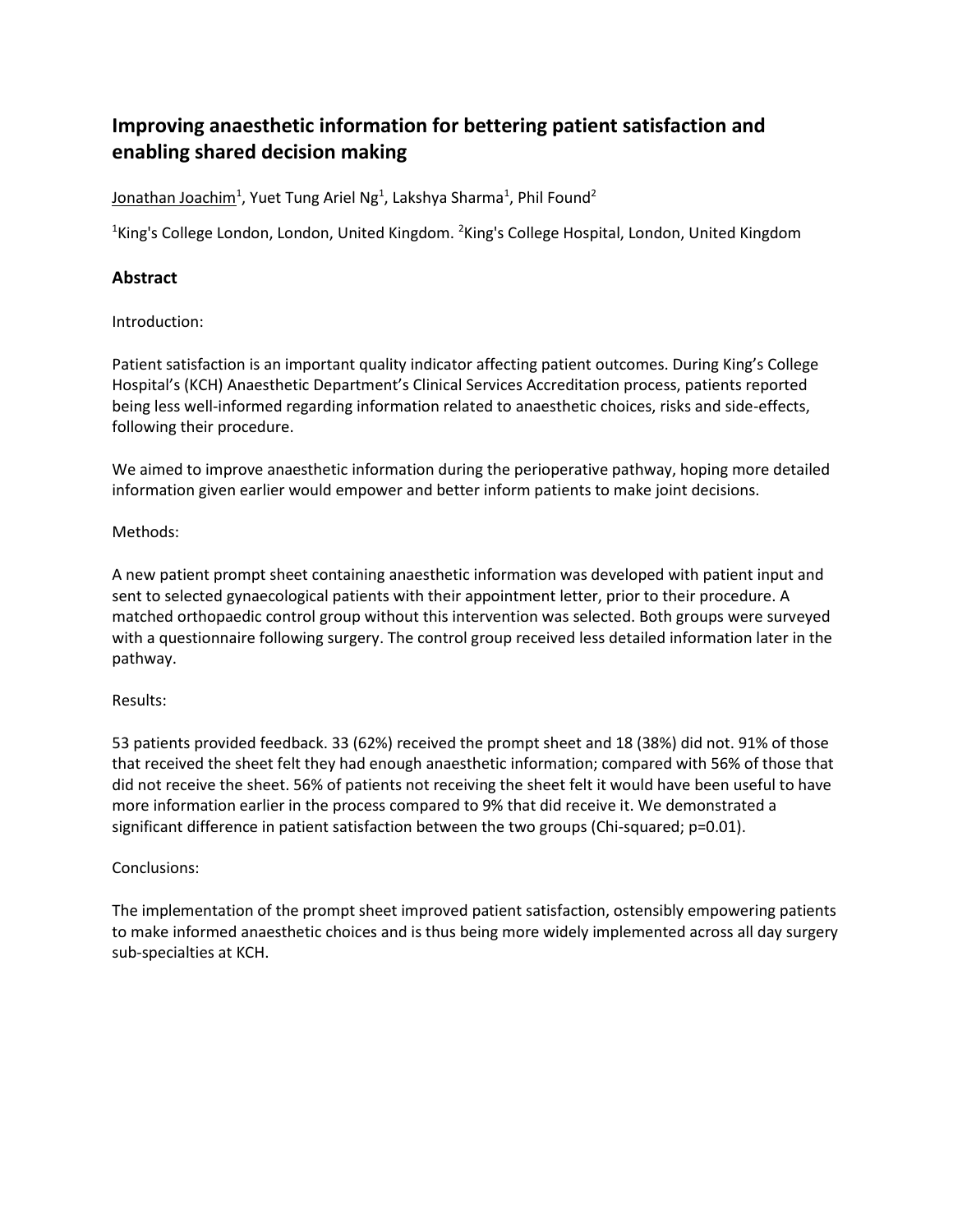# **Prediction of Anaesthetic Pre-operative Resources for Patients having Bladder Tumour Resection or Bladder Biopsy using ASA grade.**

James Nayyar, Rachel Tibble, Michael Henley

Royal Derby Hospital, Derby, United Kingdom

## **Abstract**

Introduction:

Optimising the number of Urology operations done as Day Cases has been prioritised recently in the updated Get It Right First Time (GIRFT) Urology report.

The aim is to increase both those offered day surgery and the number of successful same-day discharges.

Transurethral Resection of Bladder Tumour (TURBT) is a high volume, urgent priority operation often in elderly patients with multiple co-morbidities, which sometimes requires General Anaesthesia(GA) to avoid an obturator kick and bladder perforation.

The impact on Pre-operative Assessment(POA) resources is sizeable.

Anaesthetic input into POA relates to patient American Society of Anesthesiologists (ASA) status, which can be used to predict resource allocation

Methods:

Computer data was collected for all urology operations between 01/01/2022 to 01/04/2022.

Patients having TURBT or cystoscopy+bladder biopsy were identified.

ASA status was allocated from Pre-operative assessment records.

The number of ASA 3 or 4 patients was determined and pre-operative anaesthetic time required estimated.

Results:

98 patients underwent either TURBT or cystoscopy and bladder biopsy in the 3 month period. Of these 57 ( 58.2%) were ASA 3 and 14 (14.3%) were ASA 4.

Overall 72.5% of these patients would require anaesthetic input at POA.

Conclusions:

Altogether 71 TURBT patients in a 3 month period would need anaesthetic input prior to surgery at POA.

A typical session in POA involves 4-5 patients so 5-6 anaesthetic sessions per month would be required to optimise day surgery rates for TURBT patients.

This helps to plan anaesthetic resources needed for successful urology day case surgery.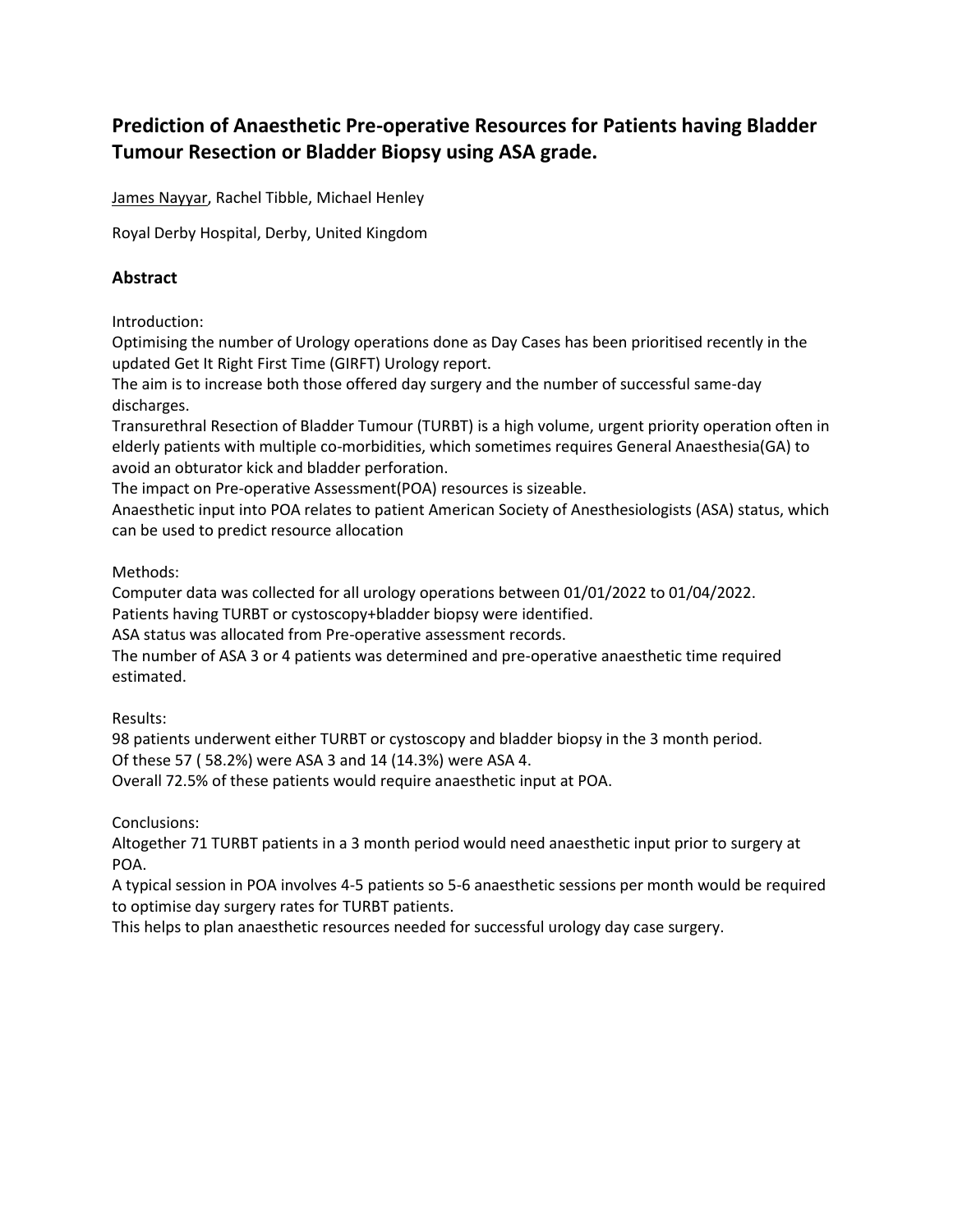# **Improving a Day Procedure Service - Re-Audit of Unplanned Admissions in a Tertiary Day Procedure Unit**

## Jonathan Bates-Powell<sup>1</sup>, Tineesh Mathew<sup>1</sup>, Rachel Morris<sup>2</sup>

<sup>1</sup>Norfolk and Norwich University Hospitals, Norwich, United Kingdom. <sup>2</sup>Norfolk and Norwich Hospitals, Norwich, United Kingdom

## **Abstract**

#### Introduction

Unplanned admissions following surgery have a negative impact on patient experiences, whilst increasing hospital bed pressures. It is an important performance indicator when assessing the effectiveness of a day-case surgery service

#### Methods

This was a retrospective study re-auditing unplanned admissions following day surgery at a busy Tertiary Centre Day Procedure Unit over a 6-month period. Data was collected using paper notes and electronic discharge summaries.

#### Results

A total of 3594 patients were admitted into the Day Procedure Unit in this period – a decrease of 55% compared to 2018/2019. There was a higher rate of unplanned admissions of 4.76% versus 3.2% in 2018/19.A significant proportion were patients that were wrongly selected for day-case procedures (18.1%), and patients requiring more extensive surgery (20.4%). There has been a doubling in admissions due to urinary retention since 2019 (14.6% versus 7.4%) despite outpatient catheterisation services. Although there are improvements in the admissions due to modifiable anaesthetic factors (5.2% versus 9.1%).

## **Conclusions**

Our analysis shows a reduction in our day case workload since 2019, likely due to the impact of COVID 19, although we still undertake many complex day procedures. Urinary retention still represented an area for improvement, and we aim to re-implement a post-operative urinary retention protocol. We aim to improve admissions by examining and improving protocols to improve patient day-case selection. To ensure a continuous and real-time analysis of our day case service and admissions we aim to streamline electronic and automated data collection to improve our service.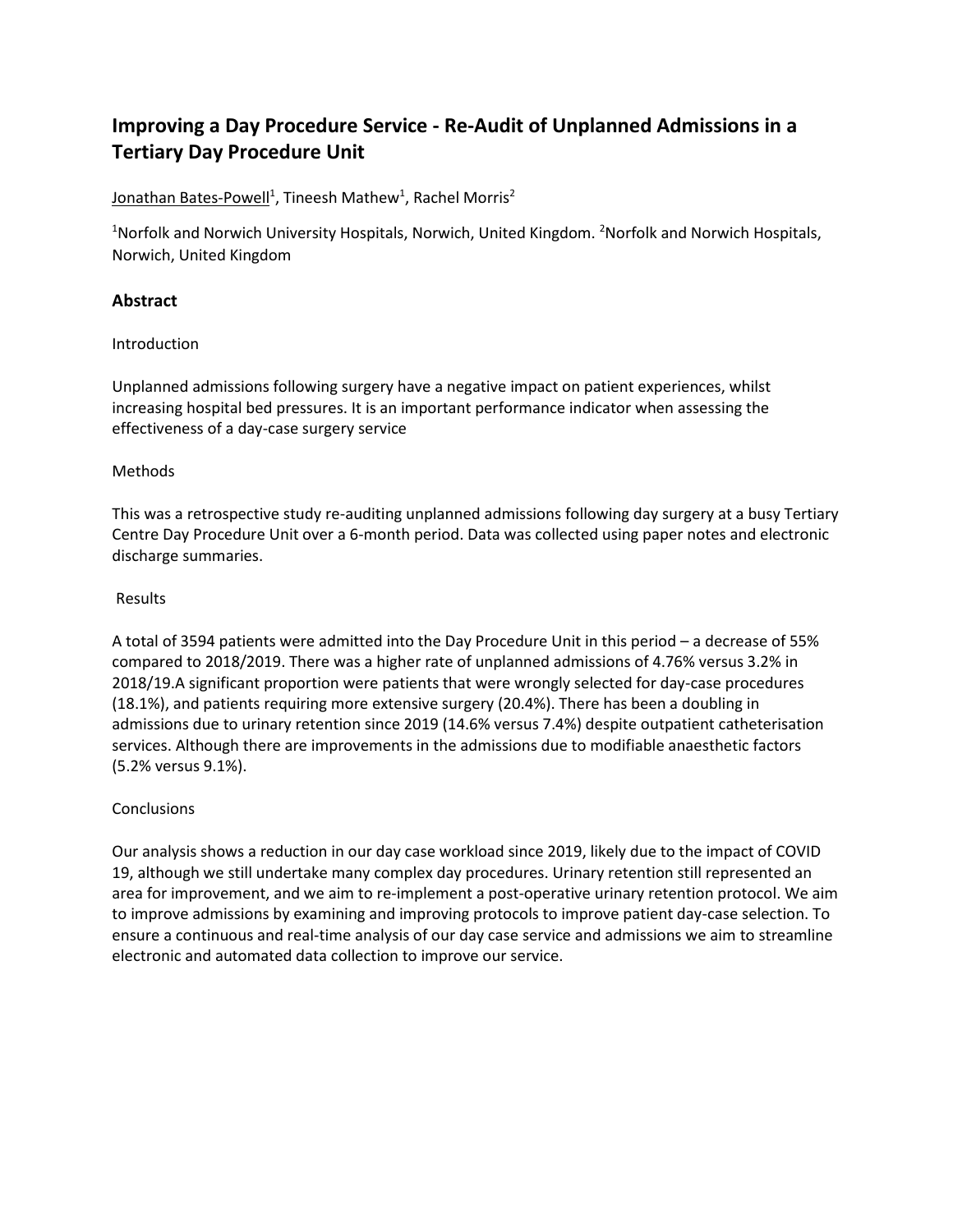# **Development of Guidelines for the Screening and Management of Obstructive Sleep Apnoea in the Perioperative Period Including a Web-based Application**

#### James Bonnington, Vishal Thanawala

Nottingham University Hospitals, Nottingham, United Kingdom

## **Abstract**

#### **Introduction**

Obstructive Sleep Apnoea (OSA) is common and is associated with a significantly increased risk of perioperative morbidity. It is thought that this risk could be reduced by screening for the condition preoperatively, treating appropriately and modifying anaesthetic practice. Screening is challenging: it is time consuming, many presenting for surgery are asymptomatic and it needs to be applied to a large atrisk population.

#### Methods

An audit of local pre-operative units identified that screening was incomplete and that improved adherence to existing guidelines would generate an overwhelming number of investigations. We developed screening with improved specificity based on the 2-step approach of Chung et al. We then developed a set of guidelines for the subsequent perioperative management of patients with OSA. The result was, by necessity, complex and a web-based application was developed to aid implementation.

#### Results

In the past year, 393 patients have been screened using the application. It has identified 192 patients at high probability of moderate-severe OSA. The screening tool and resources have been accessed about 260 times a week, in contrast to the static printed guidelines which have been accessed a total of 560 times in the same period.

#### **Conclusions**

Development of an interactive web-based application has aided the implementation of complex screening and management tools for OSA in the perioperative period and has demonstrated high levels of acceptability.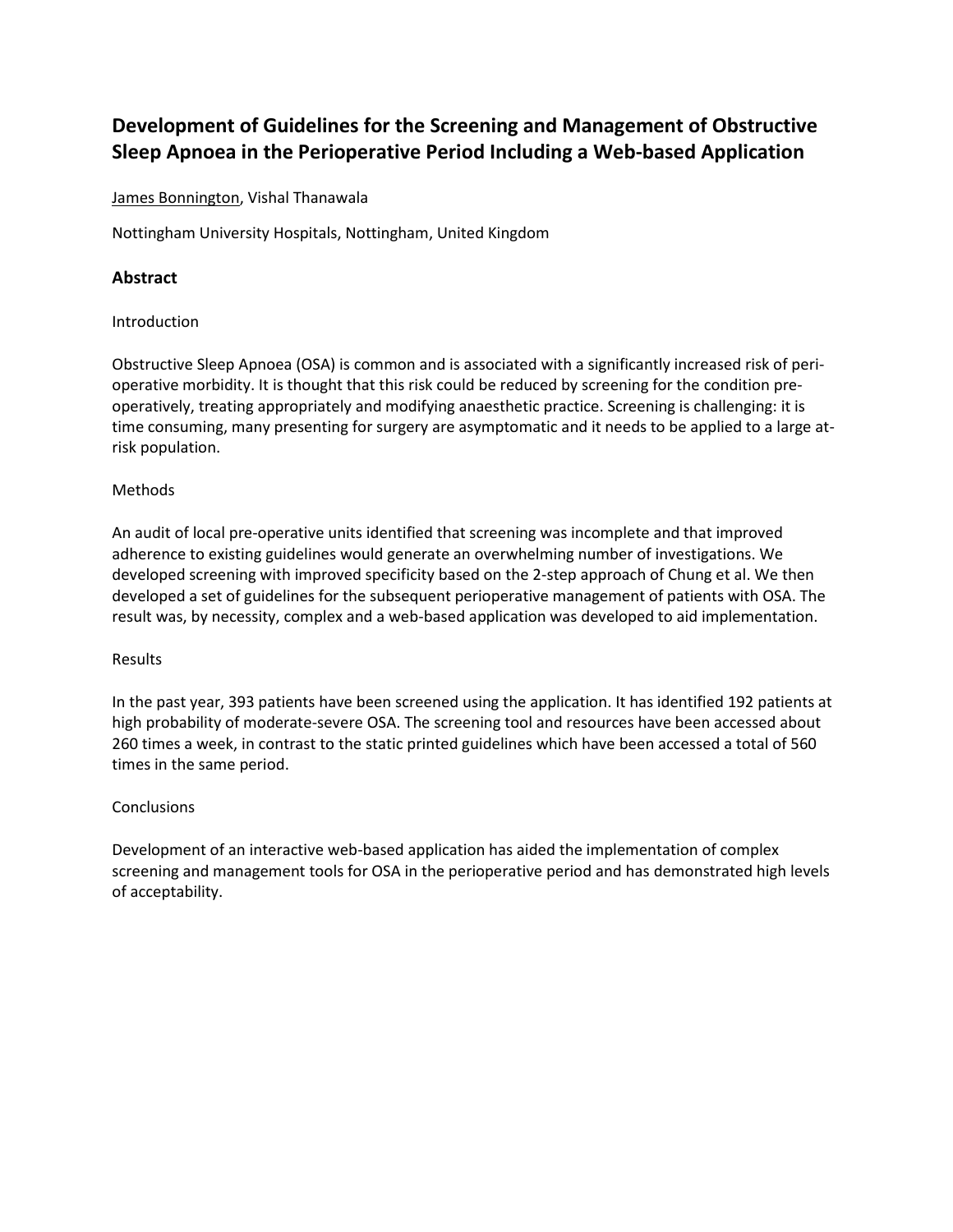## **What lurks below…**

Rohan Goel, Heather Black

Arrowe Park Hospital, Birkenhead, United Kingdom

## **Abstract**

Introduction

Occult tracheobronchial foreign body aspirations are rare in adults.

#### Case report

Here we describe the case of a 27 year old male with severe autism and learning difficulties who was admitted for an elective day case dental treatment, removal of a sebaceous cyst and a skin tag under general anaesthesia. Due to the nature of the surgery a decision was made to place a nasal endotracheal tube to allow for surgical access.

Induction of anaesthesia was without complication and the nasal tube was passed through the vocal cords using a fibre optic bronchoscope. On checking the position of the tube above the carina a foreign object was seen to be spanning the carina.

A decision was made to hold the planned surgical procedure and consult with ENT regarding removal of this object to prevent dislodgement and risk the patient developing a chest infection and need for a future general anaesthetic to remove the object.

There was no clear history of when the inhalation of the object may have taken place.

#### Conclusion

This case shows the importance of carrying out thorough bronchoscopy technique as this may have been missed should the carina not have been inspected. Using a fibreoptic bronchoscope for tube placement not only helps with the airway management but also allows for visualisation of the trachea and bronchi in looking for a possible cause of chest infection in these patients whom are at higher risk of foreign body aspiration.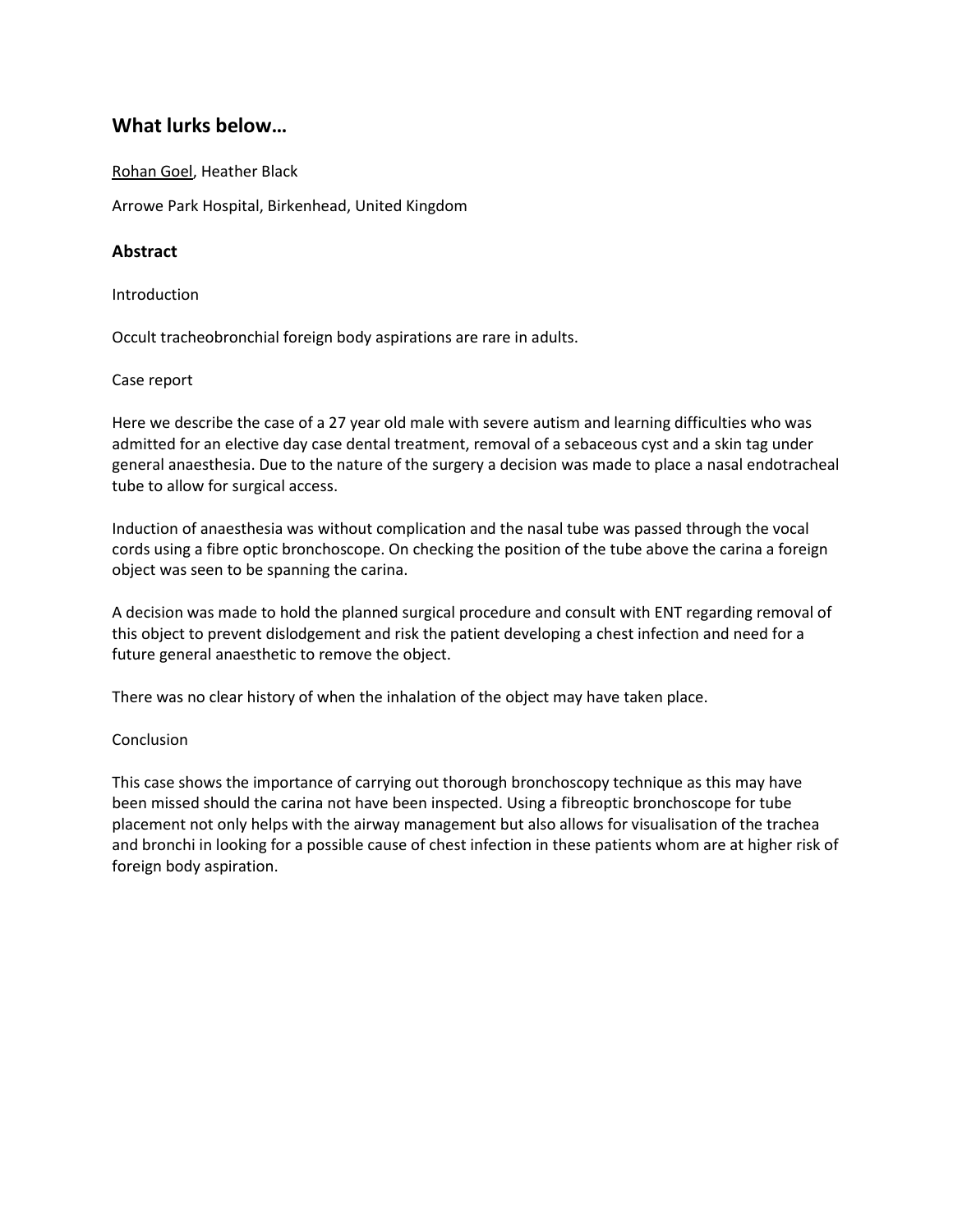# **The effect on quality of life following local anaesthetic inguinal hernia repair through a dedicated primary care setting**

Teri Toi<sup>1</sup>, Bhaskar Kumar<sup>1</sup>, Mihai Paduraru<sup>1</sup>, Rita Chotai<sup>1</sup>, Anita Pandaya<sup>1</sup>, Edmund Quak<sup>1</sup>, Jeanine Smirl<sup>2</sup>, Michael Lewis $<sup>1</sup>$ </sup>

<sup>1</sup>Norfolk and Norwich University Hospital, Norwich, United Kingdom. <sup>2</sup>St Stephens Gate Medical Practice, Norwich, United Kingdom

## **Abstract**

#### Introduction

Providing surgical services in primary care can overcome issues relating to secondary care backlogs and pandemic delays. There is a paucity of long term outcome data following local anaesthetic (LA) hernia repair. We aimed to assess the outcome of patients who had LA inguinal hernia repair in a primary care setting.

## Methods

Prospective data on quality of life was obtained from patients undergoing LA inguinal hernia repair, both preoperatively and at the 6 months post operatively using the EuraHS Quality of life scoring system.

### Results

Over a period of 12 months, we received back a total of 136 post operative forms. Mean preoperative symptom score was 31.4/90 (range 0-83). At six months mean symptom score had dropped to 9.5/90. An increase in symptoms score was reported in 12/136 patients (8.8%). Patients with a preoperative score <11 (n=14) showed no mean improvement in symptom score at six months (4.8/90 - 4.8/90).

## Conclusion

LA hernia repair achieves excellent results in terms of symptom control as measured by the EuraHS tool. Surgery in those with low symptom scores (<11/90) is of limited utility. Given the pressure on NHS secondary care services, LA hernia repair in primary care offers a pragmatic and effective treatment option.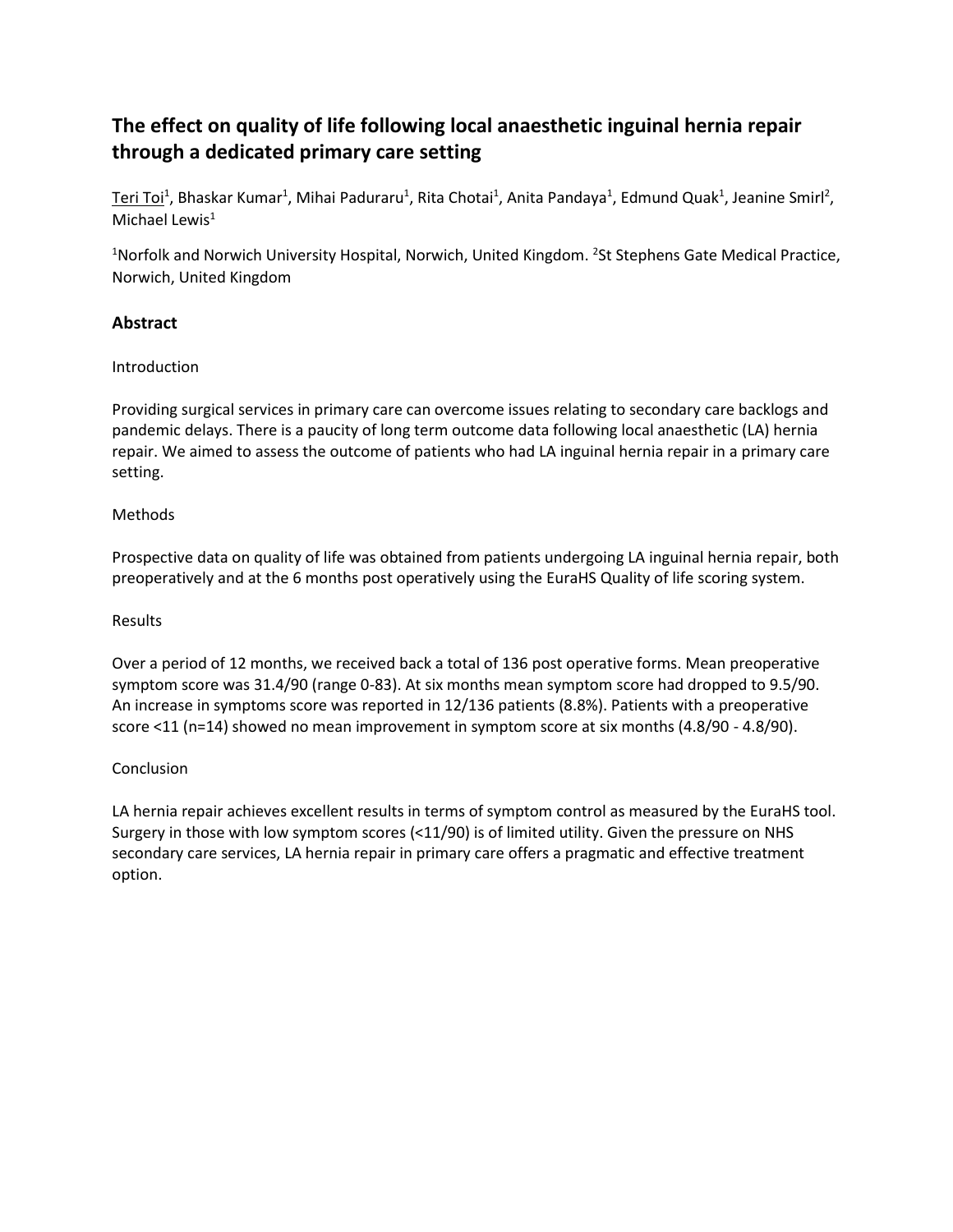# **Paediatric joint infection with Kingella Kingae – a retrospective major trauma centre study**

Sathya Lakpriya, Sarah Miller, Patrick Reynolds, Robert Tilley

University Hospitals Plymouth NHS trust, PLymouth, United Kingdom

## **Abstract**

Background:

Kingella kingae is a gram-negative organism recognized as the commonest cause of septic arthritis in children. National joint fluid SOP recommends all joint fluid samples for paediatric patients should be sent for 16s rDNA PCR, in cases where septic arthritis is suspected. We studied the data of paediatric joint fluid samples sent to laboratories and clinician understanding to request PCR, in a major trauma centre in UK between 2016-2021.

#### Methods:

Retrospective single centre study data was collected using the local laboratory database for records of all 66 paediatric joint aspirates sent for examination.

#### Results:

No organisms were identified in 65% of cases and only 37% of these were both culture- and PCRnegative. In 13.6% of cases, an organism was identified hence these samples were not sent for PCR as per protocol. Of the remaining 86%, 44% of samples were not sent for PCR despite meeting the criteria outlined by the national SOP. 6% were positive for Kingella out of total of 32 samples were appropriately sent for 16s PCR.

#### Conclusions:

Study revealed a shortfall in performance against national standards for paediatric joint fluid examination due to the poor understanding of the clinicians to request PCR testing for Kingella.. Some indolent infections may be under-diagnosed as a result. Since Kingella is emerging as the primary cause of invasive musculoskeletal infections in young children, it is important that compliance with examination standards improves to enhance organism detection.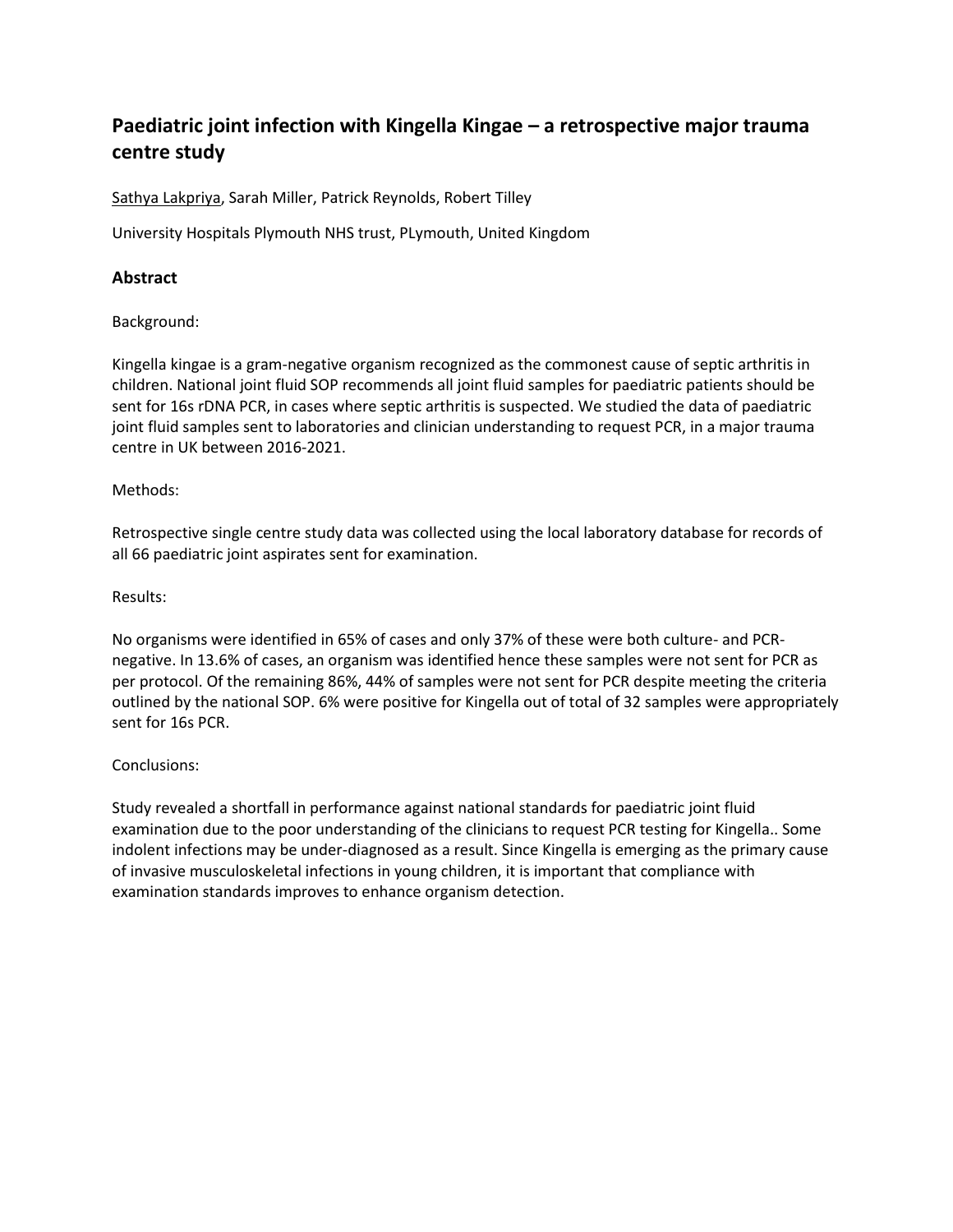# **Day Case admissions to Intensive Care at Nottingham City Hospital – a retrospective audit**

Cameron Smith<sup>1</sup>, Prerna Mehrotra<sup>2</sup>

<sup>1</sup>Nottingham University Hospitals NHS Trust, Nottingham, United Kingdom. <sup>2</sup>Nottingham University Hospitals NHS trust, Nottingham, United Kingdom

## **Abstract**

Introduction: BADS (British Association of Day Surgery) state the hospital admission rate for day surgery should be less than 2%. Analysis from day surgery (DSU) admission at Nottingham City Hospital (NCH) met this target. We decided to assess intensive care (ICU) admissions directly from DSU to explore any common themes.

Methods: Between 2013 and 2021, admissions to ICU directly from DSU were extracted from overall admission data. A case note review of those identified was performed. The type of surgery, reason for admission and length of ICU stay were analysed.

Results: There were 10 ICU admissions directly from DSU during this 8-year period. 8 (80%) were breast surgery procedures, 1 (10%) was gynaecological and 1 (10%) was a chronic pain intervention. 6 (60%) admissions were due to anaphylaxis with blue dye being the most common precipitant following allergy testing (3 cases) followed by penicillin (1 case). Other admissions were due to respiratory depression following opioid overdose, laryngospasm at the end of a procedure (1), unexplained seizure (1) and an acute dystonic reaction (1). No patients required greater than a 1-night ICU stay.

Conclusions: The incidence of ICU admission directly from DSU at NCH is low with just 10 cases over an 8 year period. These were generally due to anaphylaxis and airway issues rather than surgical complications. Blue dye was the most common single precipitant of anaphylaxis. In comparison to the NAP6 findings where it was the fourth commonest precipitant.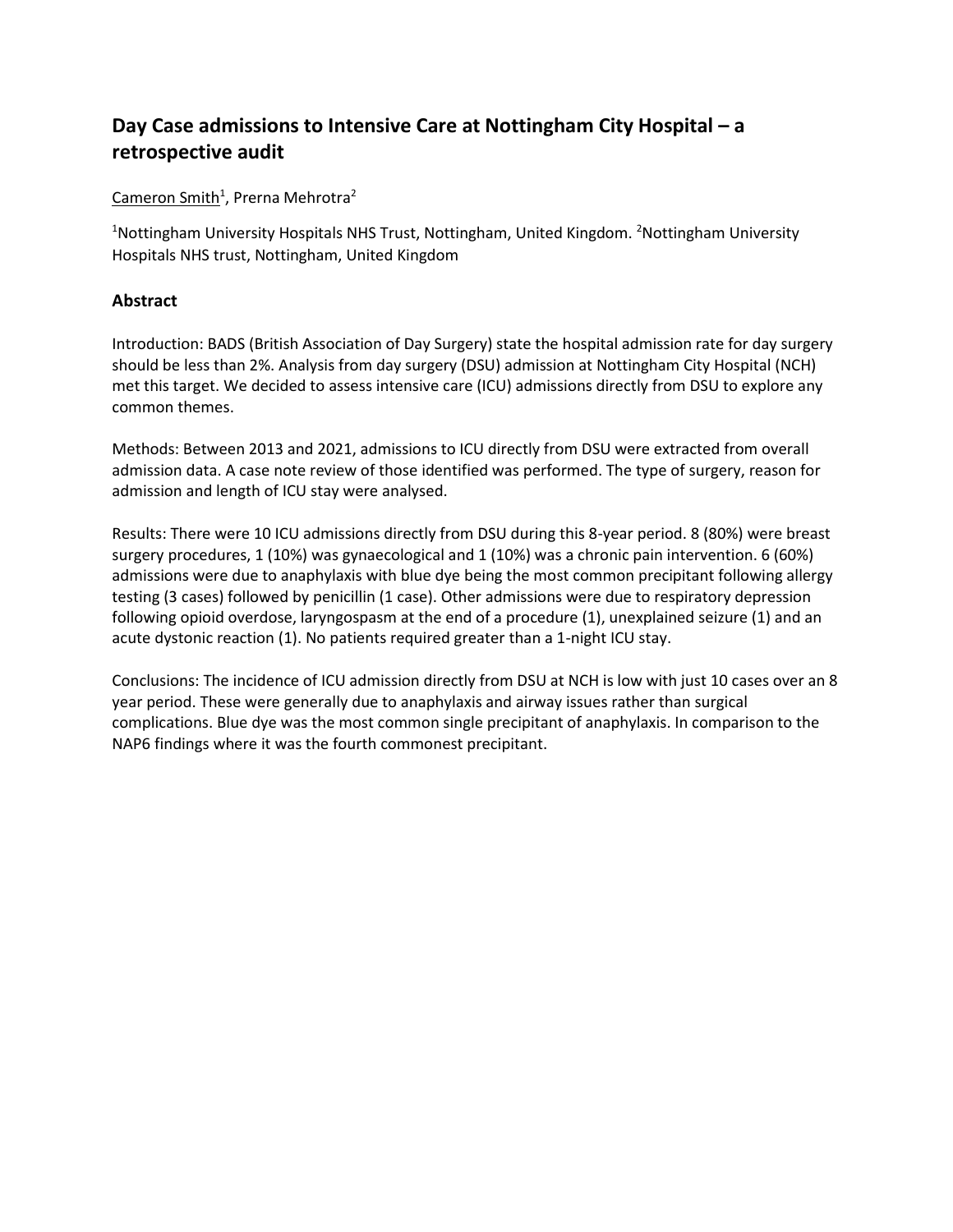## **Case Report: Intramesenteric appendicitis in childhood**

Sreelakshmi Suresh<sup>1</sup>, Tamsin Morrison<sup>2</sup>, Anna Palepa<sup>1</sup>, Nienke Warnaar<sup>1</sup>

<sup>1</sup>Colchester general hospital, Colchester, United Kingdom. <sup>2</sup>Addenbrookes hospital, Cambridge, United Kingdom

## **Abstract**

#### Introduction:

The appendix is known for its variable location and morphology, which can lead to diagnostic uncertainty. In children, this can be complicated further by atypical presentations, difficulty in obtaining a history and limitations of common imaging modalities. Despite the frequency of appendicitis, intramesenteric appendicitis is rare in practice and in literature. We present a case in a 6-year-old child.

#### Case Presentation:

A 6-year-old female was admitted with a 24-hour history ofright iliac fossa pain, raised inflammatory markers and pyrexia. She had no medical co-morbidities. The patient proceeded to an open appendicectomy via a Lanz incision due to her age and size. The proximal appendix was found centrally, passing through the small bowel mesentery to lie retro-caecally, with the tip in the right upper quadrant. Thepatient recovered without complication.

#### Discussion:

Children with atypically located appendicitis can present with non-specific signs. Without imaging adjuncts, this can lead to diagnostic delay in stable patients. Atypical presentations of intra-mesenteric appendicitis might include fever, ileus, central abdominal pain or a peri-umbilical abscess mass.

#### Conclusion and Learning Points:

It is important to identify intra-mesenteric appendicitis to avoid vascular disruption via excessive appendicular tractionwith an open approach. A laparoscopic-assisted approach can help locate an atypically located appendix in a patient who has not undergone pre-operative imaging and avoid the morbidity associated with large incisions by guiding the optimal incision site. However, in young children, the surgical approach may be influenced by operative expertise and access to laparoscopic Paediatric Surgical services.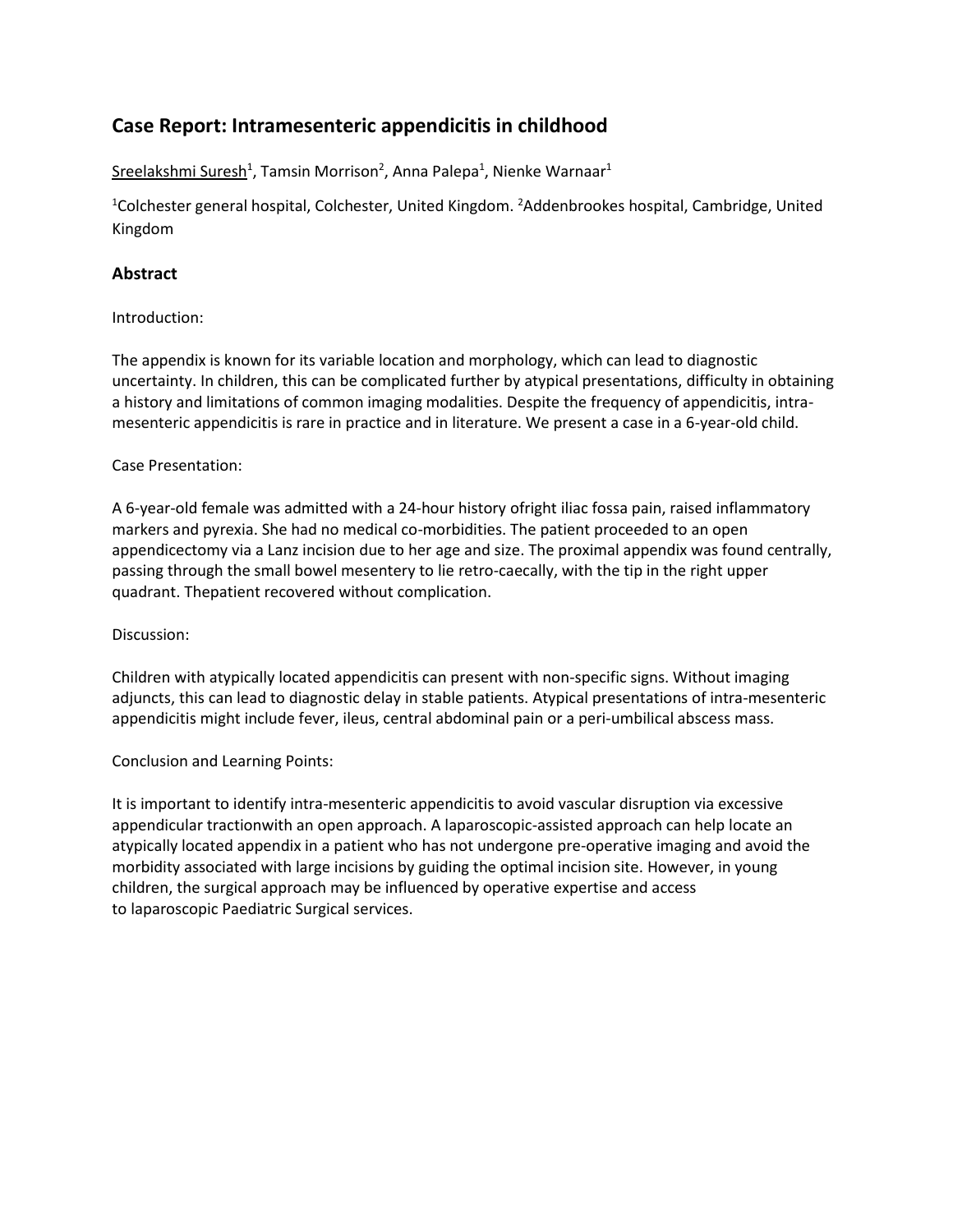## **The Day Case Hysterectomy Pilot Project**

Alistair Ward, Samantha Roberts, Charlotte Goumalatsou, Melanie Tipples

St Richard's Hospital, Chichester, United Kingdom

## **Abstract**

During the Covid-19 pandemic, elective gynaecology surgery was significantly affected due to the total reallocation of hospital resources, namely beds. Having observed excellent results with one surgeon's total laparoscopic hysterectomies; in a recent audit 86% of patients were discharged on Day 1 post procedure, the day case hysterectomy pathway was created within a district general setting following evidence of effectiveness and safety in studies across Europe. Patients were selected for day case hysterectomy on their fitness for surgery and social circumstances such as help at home and ability to engage with telephone follow up as pre-defined in the Trust's new pathway.

A multi-disciplinary approach was used to maximise the patient's chances of same day discharge such as: adequate pre-operative education, anaesthetic techniques such as total intravenous anaesthetic, keeping operative times to a minimum, an aggressive approach to pain, nausea and early mobilisation

Thirty seven out of forty who were selected for day case hysterectomy were discharged on the day of their surgery. Three patients required inpatient stay overnight due to post-operative pain and hypotension. All three were discharged on Day 1 post procedure. Twenty nine operations were for benign indications, eleven were for suspected malignancy.

In a telephone based patient feedback questionnaire, 91% of patients would recommend a day case hysterectomy to friends and family. With continuous bed pressures placed on NHS trusts, the authors hope to inspire others to adopt this innovative and highly practical initiative.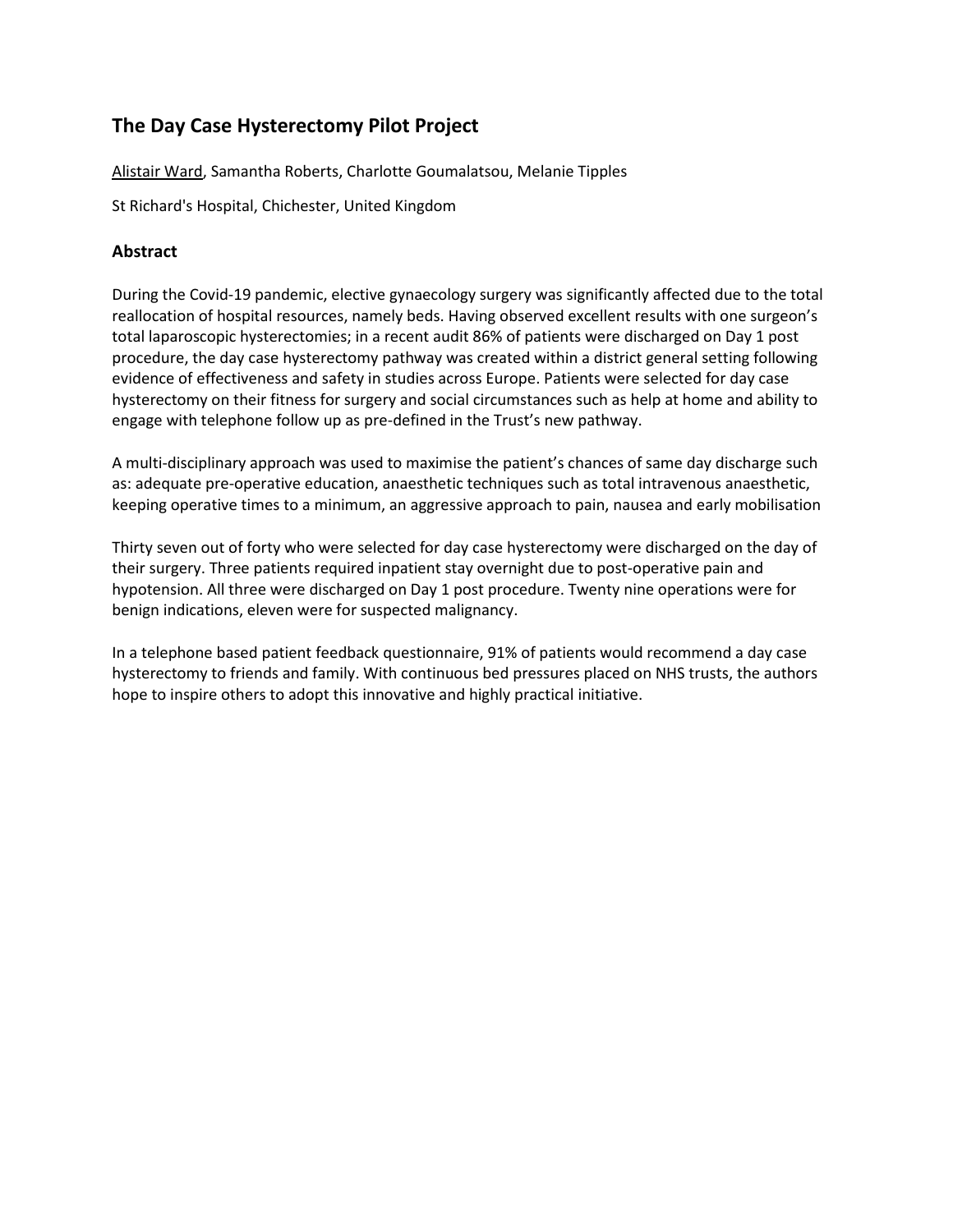## **Management of a** *subdermal* **epidermoid cyst from the temple**

### Lakshana Kanagalingam, Mathew Thomas

University Hospitals of Derby & Burton NHS, Derby, United Kingdom

#### **Lakshana Kanagalingam**

#### **Abstract**

#### *Introduction*

A 25-year-old gentleman presents with an enlarging diffuse lump on the right temple and headaches. The lump had been present for over two years, with increased growth during the last four months. Magnetic Resonance Imaging revealed a likely cystic lesion superficial to and close to the temporalis muscle, measuring roughly 4 x 2 x 3 cm.

#### *Methods*

The patient undergoes a general anaesthetic for removal of the cyst. The Al-Kayat Bramley incision is deployed to allow for tensionless closure of the superficial temporal fascia and optimal aesthetics in the hairline. Surgically, this approach presents a low risk to the temporal branch of the facial nerve. With blunt dissection the frontal branch of the superficial temporal artery is divided and ligated, and the cyst is excised intact. A pressure dressing is placed after closure of the incision.

#### *Results*

Histological evaluation of the creamy white specimen revealed cheesy keratin material classically found in epidermoid cysts, also known as sebaceous cysts.

#### *Conclusions*

While most epidermoid cysts are found in the subepidermal layer, this cyst was located deeper and would be more accurately described as subdermal. Further, the overlying skin was smooth and without any punctum. The size and location of the cyst at the temple also warranted a distinct surgical approach to respect local anatomical structures and maintain facial symmetry.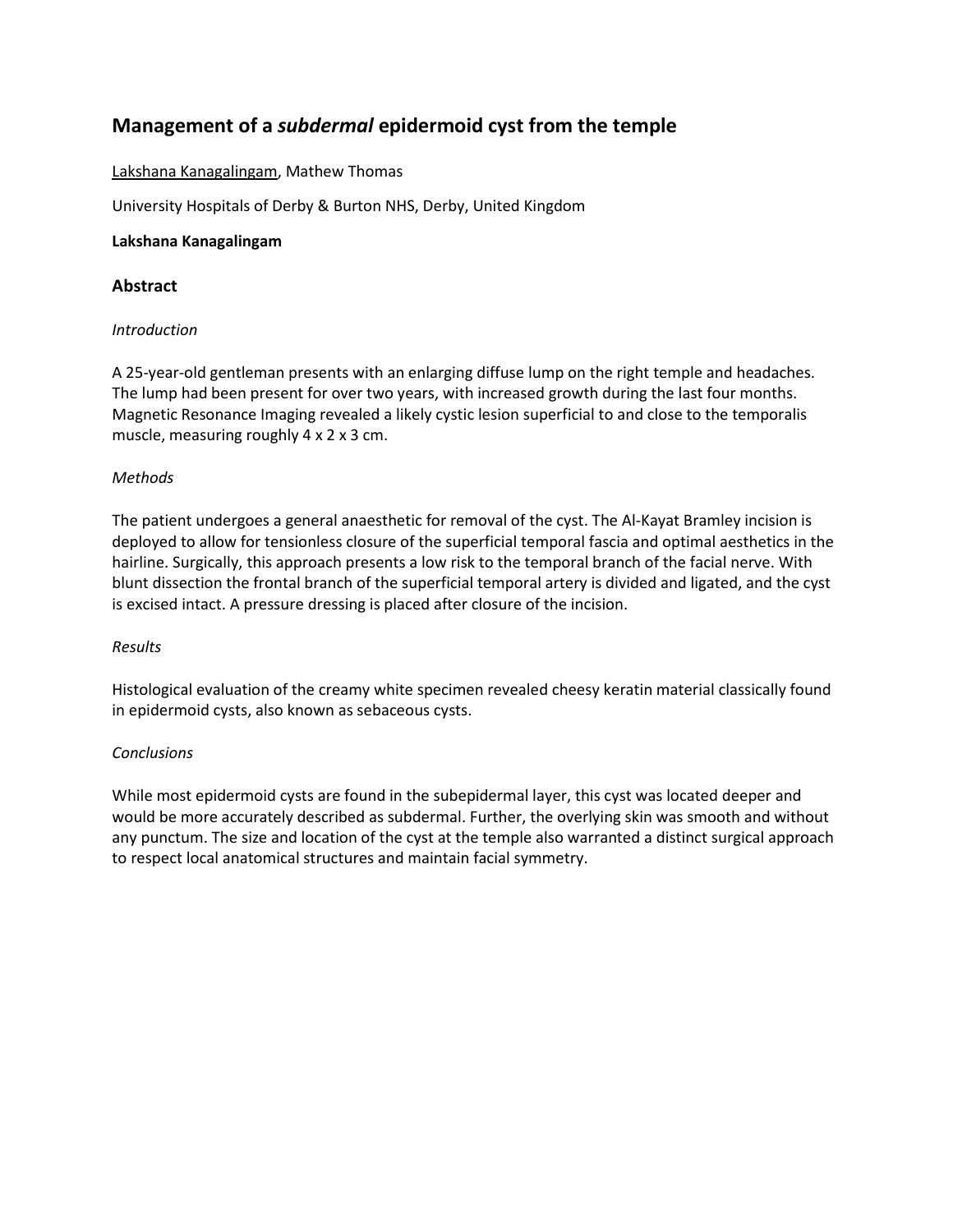# **Introducing Day Case Total Laparoscopic Hysterectomy to Rotherham Foundation Trust**

Simon Hennigan, Tim Hughes, Elvena Guyett, Kim Russon

The Rotherham NHS Foundation Trust, Rotherham, United Kingdom

## **Abstract**

#### Introduction

As of January 2022, > 550,000 women are on a gynaecology waiting list in the UK, a rise of nearly 60% compared to pre-pandemic levels1. British Association of Day Surgery (BADS) Directory of procedures recommends a day case rate Total Laparoscopic Hysterectomy (TLH) of 50%2. We report how we introduced our day case TLH pathway.

#### Method

A day case guideline for TLH including analgesic and anti-emetic regime was developed for surgically and medically suitable patients and introduced to use as same day discharge from the inpatient ward. In 2021 data was collected on these patients including length of stay. Once we established this guideline was effective on ensuring safe same day discharge from an inpatient ward, we introduced it for our day surgery unit (DSU).

#### Results

Since implementing our protocol on DSU (January 2022), we have performed successful day-case TLH (n=7). There has been one readmission due to pain on post-operative day-1. She was treated for constipation and was an inpatient for less than 24 hours.

#### **Discussion**

We have safely and successfully introduced day case TLH which will help reduce the elective waiting list while there are still pressures on inpatient beds.

## References:

- 1. Royal College of Obstetricians and Gynaecologists. 2022. Section 1: The state of the UK Gynaecology waiting list in: Left for too long: understanding the scale and impact of gynaecology waiting lists
- 2. British Association of Day Surgery. BADS Directory of Procedures. 6th Edition. London 2019.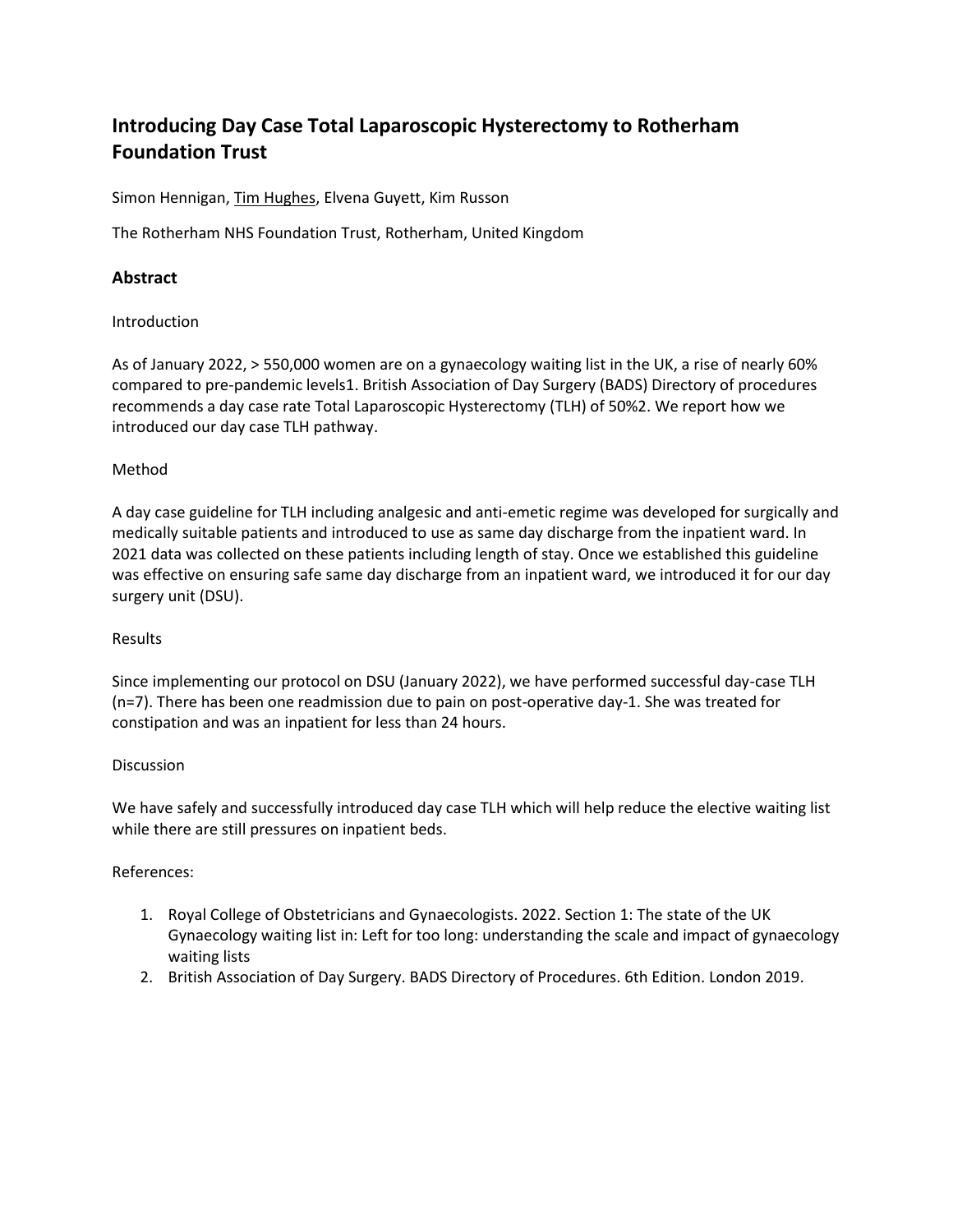# **Para-umbilical hernia and obstructive sleep apnoea (OSA): an analysis of preoperative investigation and the impact of missed diagnosis.**

## Brooke Morgan<sup>1</sup>, Pamela Wake<sup>2</sup>

<sup>1</sup>Queen's Medical Centre, Nottingham University Hospitals, Nottingham, United Kingdom. <sup>2</sup>Nottingham City Hospital, Nottingham University Hospitals, Nottingham, United Kingdom

## **Abstract**

#### **Introduction**

Within our trust, anecdotally there appeared to be an association with para-umbilical hernia repair patients and being high risk for OSA. This led to late and on-the-day cancellations, or conversion to inpatient care, due to risk of OSA only being identified at pre-operative assessment. We aimed to formally assess the impact of the problem, and make the peri-operative pathway more efficient to reduce delayed operations and inappropriate inpatient stays.

#### **Methods**

We evaluated the most recent 50 para-umbilical hernia repair cases in the trust, collecting information on patient demographics, STOPBANG scores and timings between being seen in surgical clinic, preoperative assessment, and operation date.

#### **Results**

Median patient age was 52, with a male:female ratio of 3:1. Median body mass index (BMI) was 31.4. 27% of patients saw an anaesthetist face-to-face pre-operatively. Based on STOPBANG scores, 50% were high probability for OSA, warranting referral for sleep studies. 24% of these were referred, and all were diagnosed with OSA (50% severe). Median time from surgical clinic appointment to operation date was 78 days, and from pre-operative assessment to operation, 16 days. Two patients were cancelled the day before their scheduled operation due to lack of investigation.

#### **Conclusions**

50% of our para-umbilical hernia repair patients are high probability for OSA. We suggest OSA screening occurs in surgical clinic, allowing time for appropriate investigation and optimisation, and reducing the risk of late cancellations. We have provided education to the surgical teams on screening and booking investigations, and will repeat the analysis next year.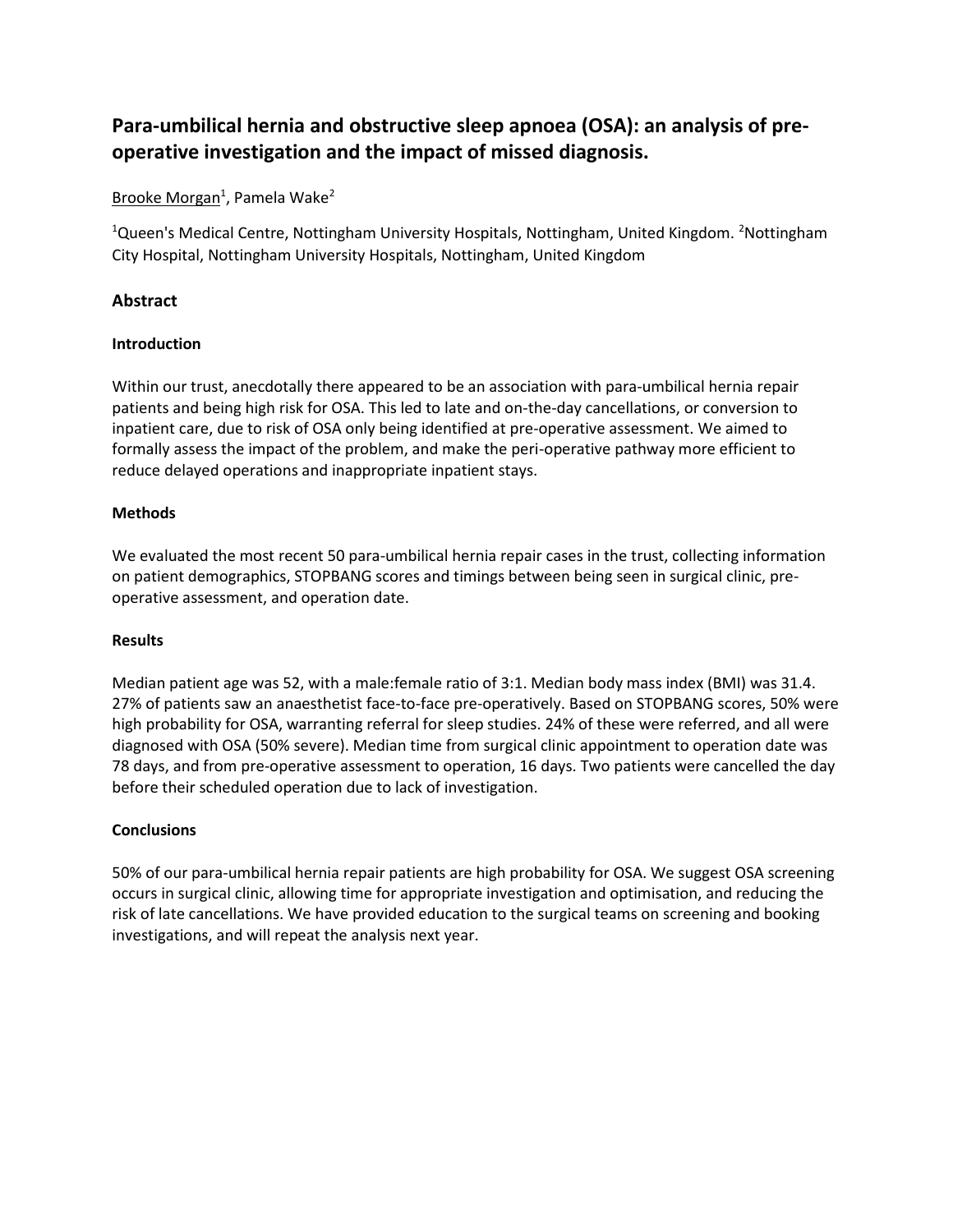## **Assessing day case mastectomy rates: where can we improve?**

Jan Barratt, Faith Hirri, Sisse Olsen, Charlotte Ives

Royal Devon University Healthcare NHS Foundation Trust, Exeter, United Kingdom

## **Abstract**

#### Introduction

National guidance recommends 75% of mastectomies should be performed as a day case. We evaluated our day case rates over a 6-month period to determine cause for admission.

#### Methods

A retrospective study of all mastectomies with or without axillary procedure over a 6-month period was performed. Patients who had immediate reconstruction were excluded. Data was extracted from electronic records. Patient demographics, American Society of Anaesthesiologists grade, anaesthesia, analgesia and social circumstances were assessed.

#### Results

A total of 67 mastectomies were performed from October 2021 - March 2022, with 5 planned admissions for medical (N=2) or social (N=3) reasons. Overall 56 mastectomies were performed as day case (83.5%) with a total of 11 admissions. The additional 6 unplanned admissions were due to social reasons (N=4) and post-operative medical complications (N=2). Pain was not documented as a cause for admission, with all receiving local anaesthetic infiltration to skin or a pectoral block. Total intravenous anaesthesia (TIVA) was administered in 82% of day cases and 50% of unplanned admissions.

#### Conclusion

Our trust is achieving the national target for day case mastectomy. The primary modifiable factor identified in this audit is social issues preventing same day discharge. We aim to address this by encouraging occupational therapy input in requesting home assistance rather than admission, and the early involvement of families and carers in the planning process. Type of anaesthesia may be a contributing element however further investigation is required before a conclusion is reached.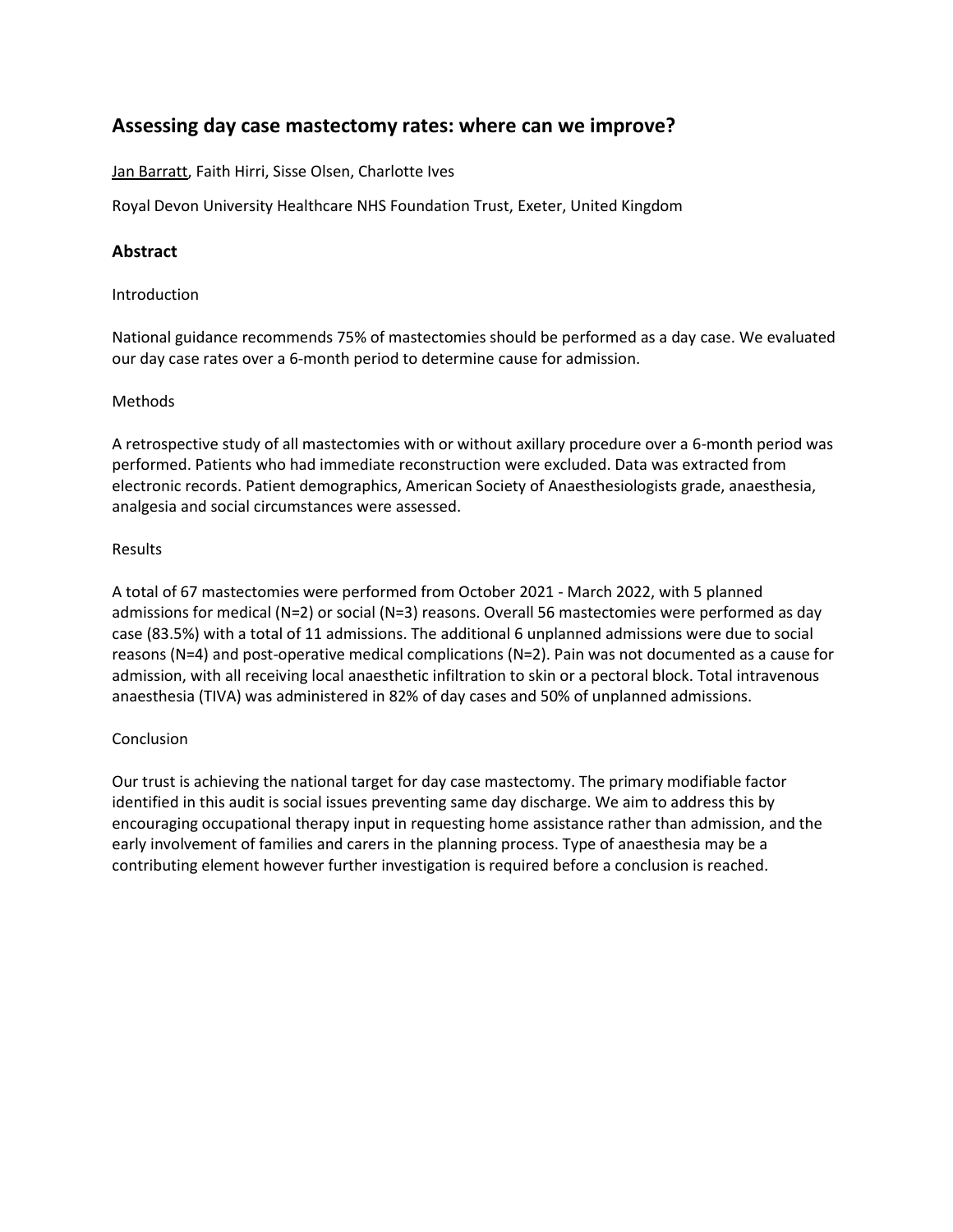## **Discharge Summaries: Are We Getting It Right?**

Jagruti Godhaniya<sup>1</sup>, Wei Yan Soh<sup>1</sup>, Misbah Shiekh<sup>2</sup>

<sup>1</sup>NUH trust, Nottingham, United Kingdom. <sup>2</sup>NUH Trust, Nottingham, United Kingdom

### **Abstract**

**Introduction:** Discharge summaries (DS) have historically been found to be poorly written and contain inaccurate information. This audit aimed to evaluate the adequacy of follow-up information provided on DS for elective vascular surgical patients attending Queen's Medical Centre. A comparison was made between the adequacy of DS written for day case (DC) patients and those who required inpatient (IP) stay.

**Methods:** This was a retrospective audit. Data was collected by analysing DS for elective vascular patients over a 3 month period. The standard used to set the criteria was the NUH Trust Vascular Junior Doctor Handbook (January 2021).

**Results:** A total of 88 DS were included in the audit (20 DC and 68 IP). Of the 20 DC, only 15% (n=3) had adequate follow-up information; while 50% (n=10) were inadequate and 35% (n=7) had no DS at all. Of the 68 IP, 59% (n=40) had adequate follow-up information on their DS, 35% (n=24) had inadequate information, and 6% (n=4) had no DS written.

**Conclusion:** Overall follow up information contained in DS for vascular elective patients is inadequate. For day case patients this may be due to lack of junior doctors covering DC wards resulting in fewer DS being completed. Subsequently this results in fewer patients receiving adequate outpatient follow up, thus impacting on patient safety. Implemented changes include updating the NUH vascular junior doctor handbook with clear and easy to follow guidelines on information to be included on DS.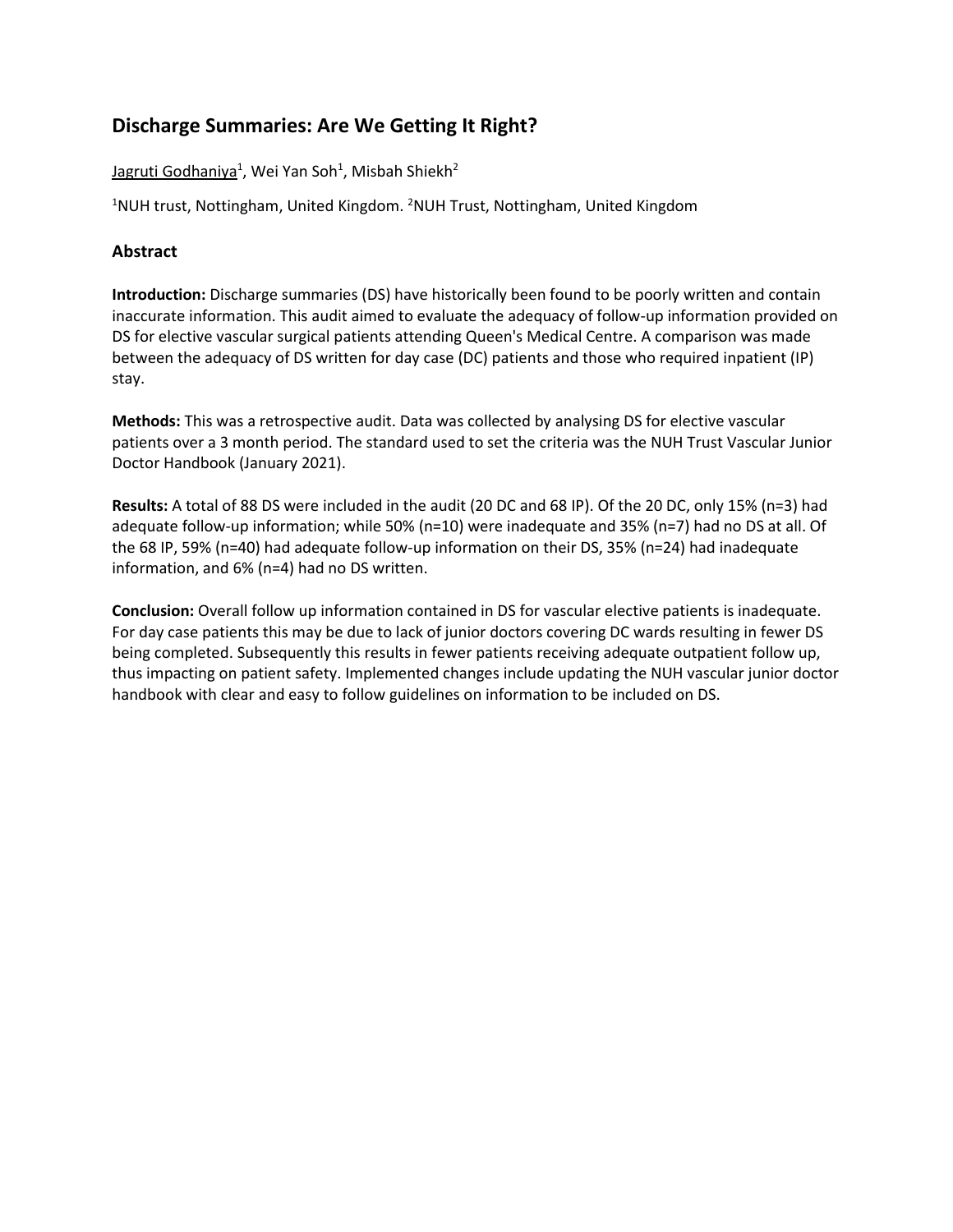# **Potential Overdose of Local Anaesthetic in Day Case Breast Surgery - Clinical Audit emphasising the importance of collaboration for patient care**

Kirakoula Georgas, Abigail Burrows, Meera Joshi, Shramana Banerjee, Elizabeth Clayton, Jonathan Horsnell, Justin Kirk-Bayley, James Ruzicka

Royal Surrey County Hospital, Guildford, United Kingdom

## **Abstract**

#### Introduction

Wire-guided excisions (WGE) of breast tissue involves a small wire being inserted under image guidance into the breast prior to surgery to enable lesion localisation. As part of this day case procedure, there are three discrete clinical encounters where patients receive local anaesthetic (LA); in radiology, by anaesthetics (nerve blocks) and in surgical closure. This audit aimed to analyse the combined use and dose of LA in WGE.

#### Methods

Following audit approval, a retrospective analysis of patients undergoing a WGE was conducted (05/08/2021–20/10/2021). Radiological wire insertion proformas, anaesthetic charts and operation notes were analysed; with data collected on type and percentage of LA, dose administered and patient's weight. We compared our findings with the BNF guidelines for maximum LA doses (Lidocaine 3mg/kg and Levobupivacaine 2mg/kg).

#### Results

44 patients underwent a wire guided local excision over the 11-week period. 5 patients were excluded (incomplete documentation). 10 patients (26%) received LA during the wire insertion and a pectoral block, 16 (41%) received local anaesthetic from wire insertion and surgical infiltration, 13 (33%) received LA from wire insertion, pectoral block, and surgical infiltration. 31 patients (79%) received a combined dose of LA which was more than the recommended guidelines.

#### **Discussion**

79% of WLE patients are potentially receiving a LA overdose. This emphasises the need for the whole team to understand the patient's journey.

Patient safety is paramount; we aim to action simple strategies ensuring collaborative working going forwards to improve the safe administration of LA and re-audit our findings.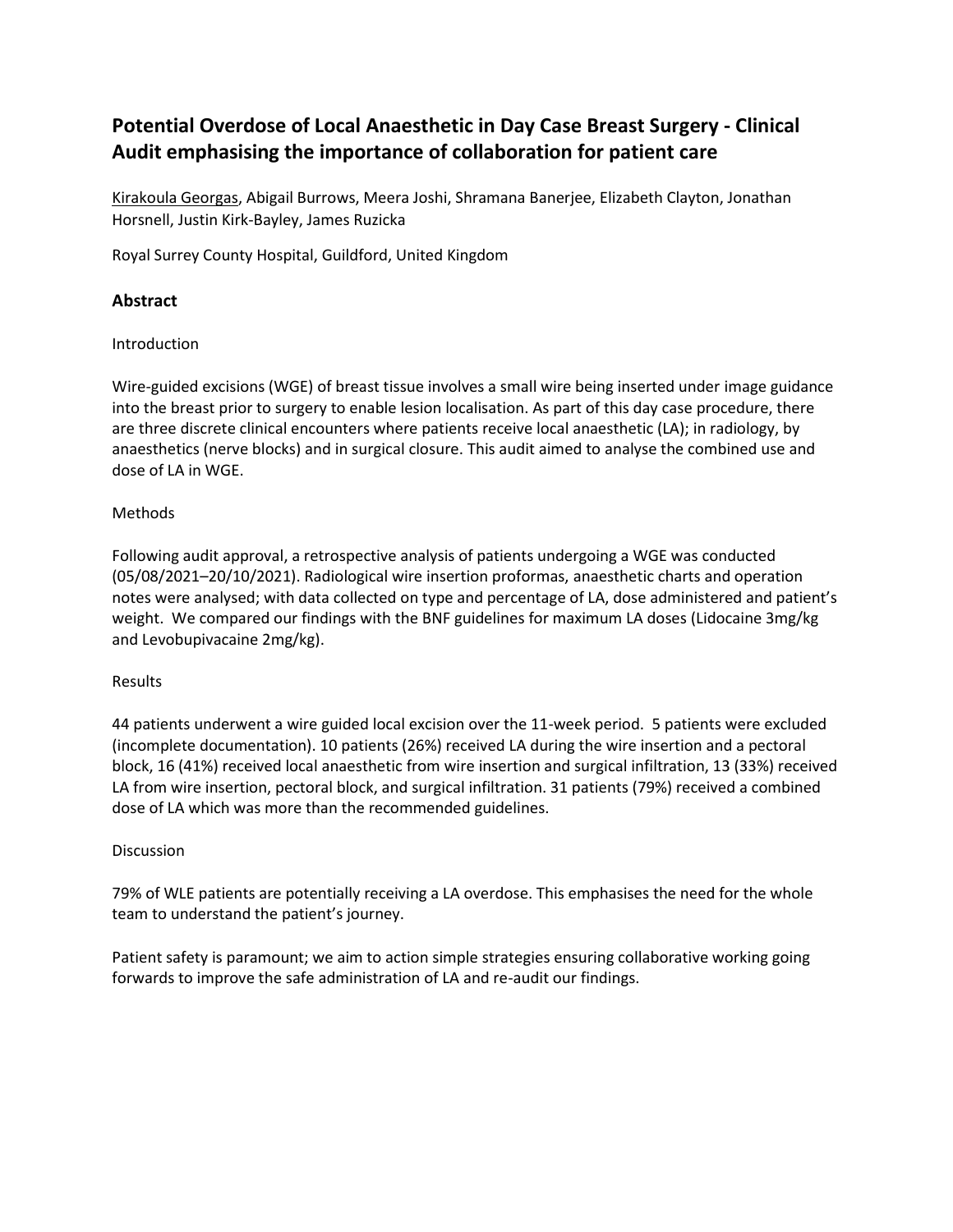# **Change in Day Surgery Utility in Breast Cancer Surgery Triggered by COVID-19 Restrictions**

Lydia Hiddema, Georgette Oni

Nottingham University Hospitals NHS Trust, Nottingham, United Kingdom

## **Abstract**

#### **Introduction**

The challenges of continuing to provide surgical services during the COVID-19 pandemic meant a reconfiguration to mitigate surgical delays despite reductions in inpatient bed/theatre capacity. For the first 18 months of the pandemic our day surgery unit (DSU) was repurposed. This study looks at the throughput of our breast cancer patients once it reopened.

#### **Methods**

A retrospective case note review was performed for patients who underwent day-case breast surgery in the 5 months before closure (2019 group), and 5 months after the re-opening (2021 group) of the DSU. Data collected included patient demographics, type of procedure (unilateral, vs bilateral usually for immediate symmetrisation) and complication rates.

#### **Results**

The 2019 group included a total of 98 patients, mean age 58.47 (range 20-92), who underwent 101 procedures. 11 patients had a bilateral procedure (11.2%). There were 2 complications (2.04%) at 30 days; 1 infection requiring antibiotics, 1 haematoma evacuated in theatre.

The 2021 group included a total of 115 patients, mean age 58.32 (range 23-83) who underwent 118 procedures. 31 patients had a bilateral procedure (27.0%). There were 10 complications (8.70%) requiring treatment; infections requiring antibiotics (n=6, one requiring readmission), infected seroma (n=1), haematoma (n=1), dehiscence (n=2).

#### **Conclusion**

Post lockdown and the reopening of the DSU, there were increased numbers of patients undergoing day-case surgery, and more bilateral procedures performed. This was, however, accompanied by a rise in complication rates. Further analysis is needed so that we can continue to utilise the day-case pathway for complex procedures safely while minimising complications.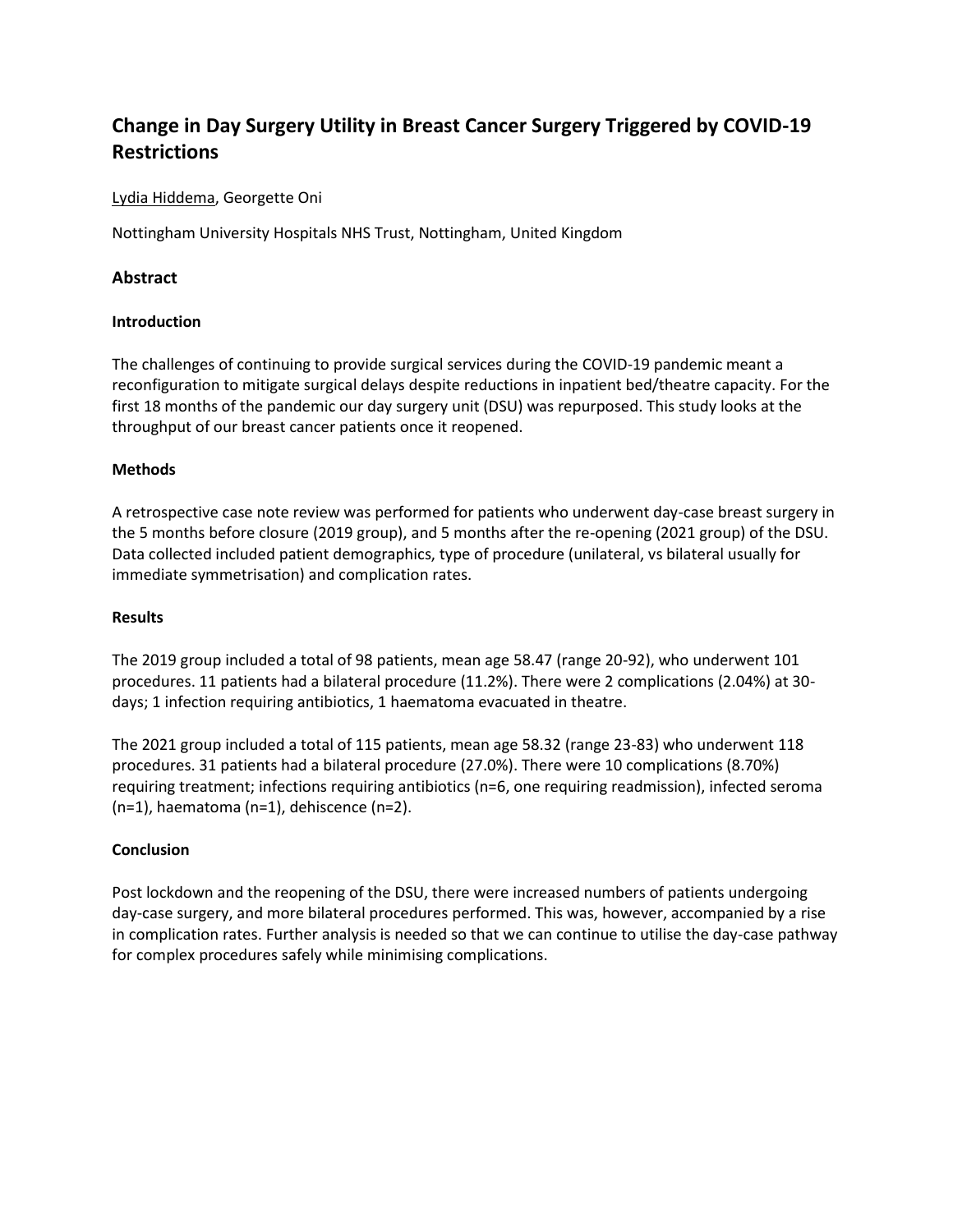# **Pain tolerability: Hypothermic lidocaine compared with normothermic lidocaine during cystoscopy as assessment for Prostatic urethral lift. Prospective singleblinded randomised study**

#### Mr Abimbola Adeyemi, Mr Ananda Kumar Dhanasekaran

Sandwell and West Birmingham NHS Trust, Birmingham, United Kingdom

## **Abstract**

#### **Introduction:**

Outpatient flexible cystoscopy is a common procedure performed in urology practice. Flexible cystoscopy is generally well tolerated. Given the better tolerance of flexible cystoscopy, we have performed a proof-of-concept randomised study to investigate whether cooling of lidocaine gel alters pain levels during administration and cystoscopy procedures.

#### **Methods:**

This was a single centre, randomised single-blind trial. Eligible patients were adult men scheduled to undergo flexible cystoscopy for LUTS evaluation. All patients gave written informed consent before being enrolled in the study. Ethics approval was received from our trust clinical governance. The study was performed following the Declaration of Helsinki. We randomised 100 patients to receive lidocaine either chilled in the fridge (4ºC) or at room temperature. Randomization was done using computergenerated numbers. The masking of the participants was maintained by the team performing the procedure.

#### **Results:**

Of 123 screened, 100 patients were enrolled, 50 each assigned to receive hypothermic and normothermic lidocaine. The patients were well matched for age and indication for flexible cystoscopy. Patients in the hypothermic lidocaine arm tolerated the procedure better than those in the room temperature lidocaine group. The median VAS score with hypothermic lidocaine was 5 (range 2-7) and with normothermic lidocaine was 6 (range 3–8). The overall mean scores were 4.2 with hypothermic lidocaine versus 6.3 with normothermic lidocaine (p<0.01).

#### **Conclusion:**

Due to the significant difference, we suggest that chilled lidocaine gel should be used in all cystoscopic procedures to increase the number of patients who may be treated for day surgery.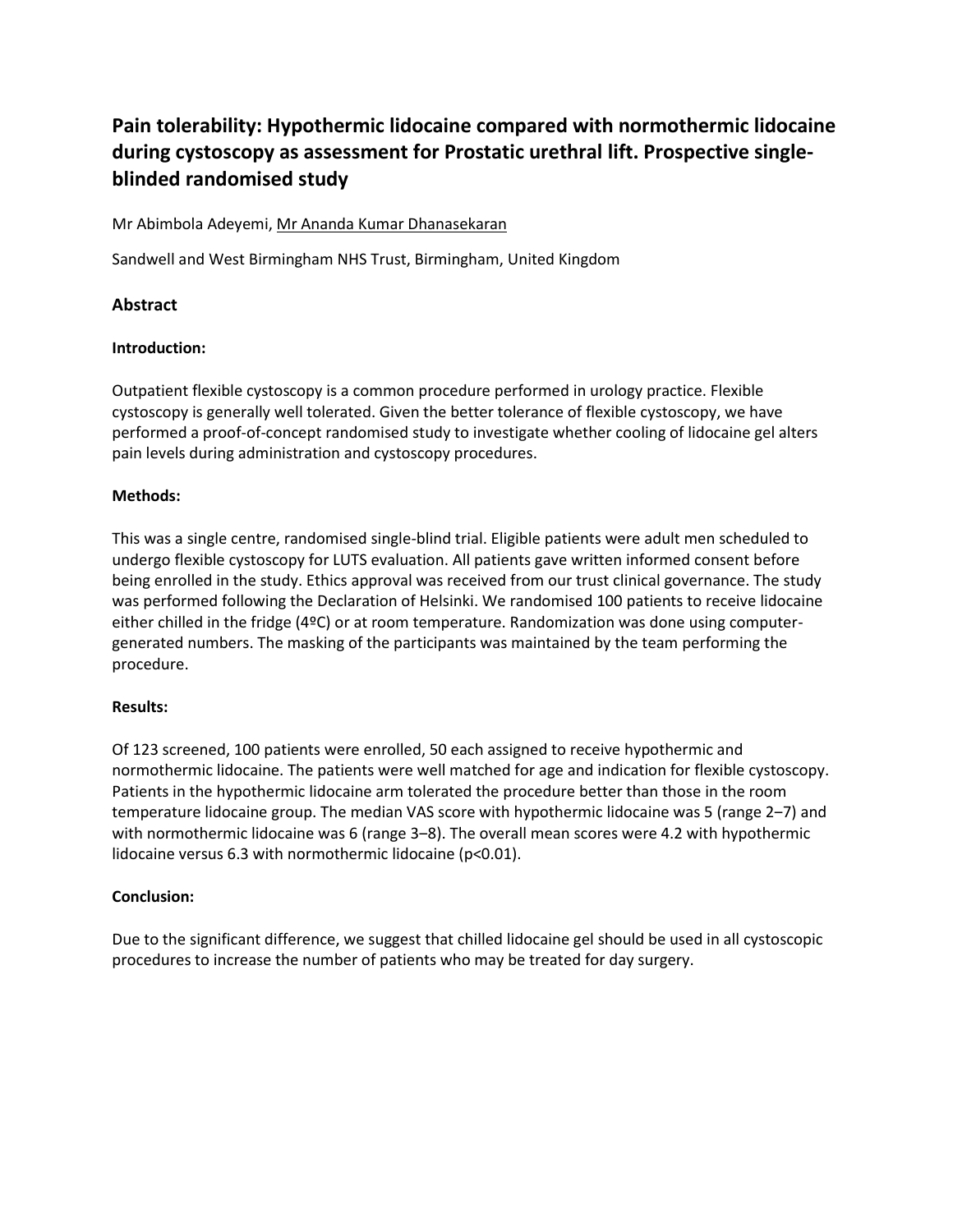# **Lessons learned from performing Prostatic Urethral Lift (UroLift) as a daycare surgery**

Mr Abimbola Adeyemi, Amy Harper, Emma Jones, Mr Ananda Kumar Dhanasekaran

Sandwell and West Birmingham NHS Trust, Birmingham, United Kingdom

### **Abstract**

#### **Introduction**

In this abstract, we are discussing the lessons learnt from performing Prostatic Urethral Lift (UroLift) as a day-care surgery. This will be a good learning resource for those who wish to set-up or improve the outcomes of their day-care surgeries.

#### **Methods**

We've structured a one-stop male LUTS clinic. Our day-care UroLift surgery unit is closely linked with the one-stop male LUTS clinic. Once patients decided to have UroLift we obtain consent. We also narrate the order of events of the day of surgery, so that patients visualise the events.

On the day of the surgery, they will be we checked in by dedicated day-surgery team member. Surgeon greets the patient and explains the procedure. We encourage the patient to use only the chairs, not the trolleys.

We use hypothermic lignocaine gel as discussed in another BADS 2022 presentation. Rarely only in quite apprehensive patients, Alfentanil (maximum 1mg) is used which is very short-acting. The patient was mobilised to discharge by the well-trained day-surgery nursing team. Patients will be given a call in three months. Patient will be discharged back to GP if comfortable.

#### **Results**

We have excellent outcome for male LUTS patients in our day care set-up pathway. Day care set-up helped in integrating the care.

#### **Conclusions**

We will replicate this LUTS day-surgery success pathway to other urological disorders like female LUTS and prostate biopsies. The feedback from the patient experience is excellent and this simplifies the multiple patient episodes to as minimal as possible. Economic gain also achieved.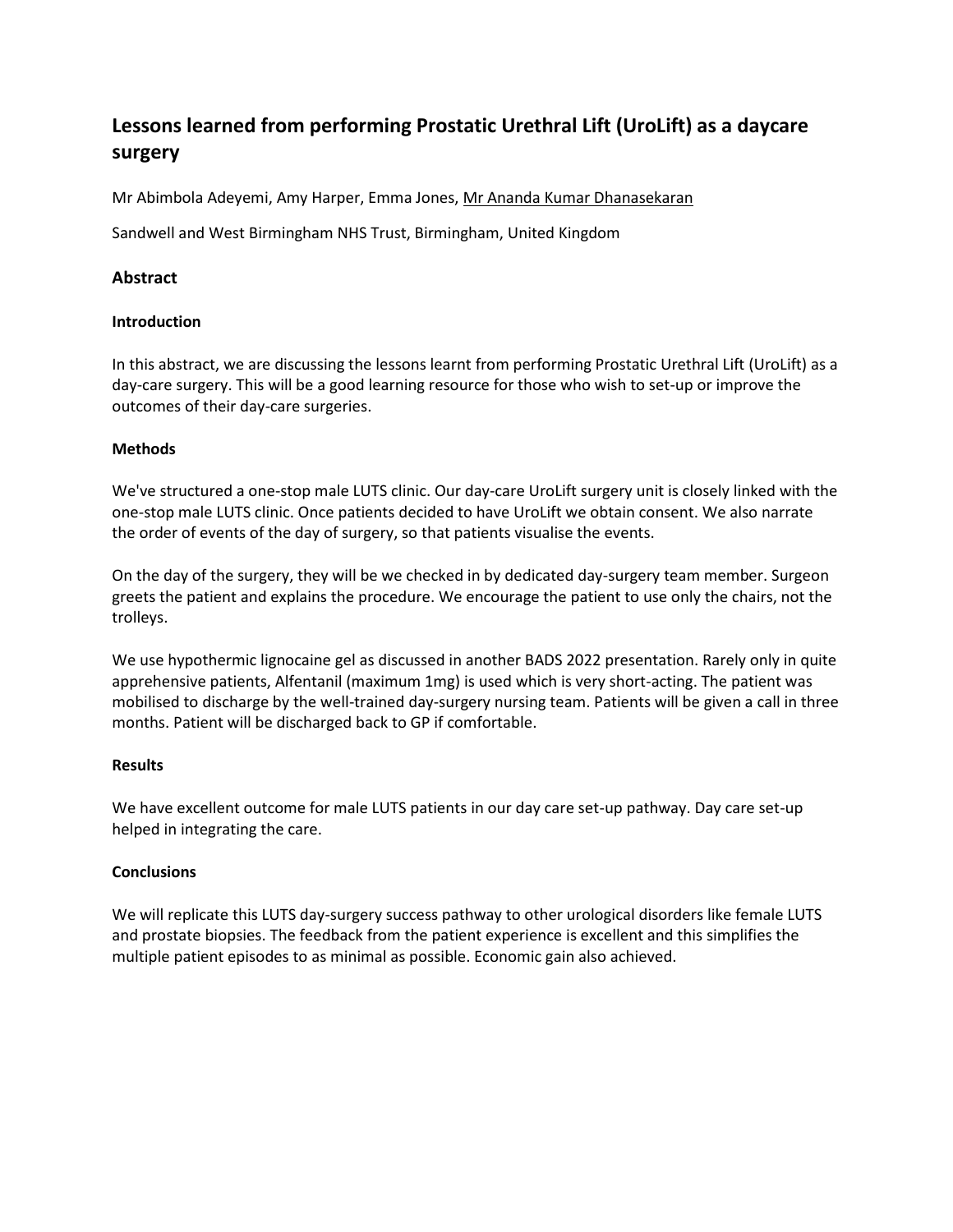## **Implementing Mystery Shoppers for patient feedback**

Lauren White<sup>1</sup>, Debbie Ramsey<sup>2</sup>

<sup>1</sup>Nottingham NHS Treatment Centre, Nottingham, United Kingdom. <sup>2</sup>Nottingham NHS University Hospitals, Nottingham, United Kingdom

## **Abstract**

Introduction: Patient feedback is a well-established method of understanding and collating data following the patient experience within a hospital setting. Currently patient feedback is a result of rigid questions asked at the point of discharge. The questions provide quantative data, which is often influenced by the pressure of the feedback forms being completed with the nursing team present. The aim of the implementation of a mystery shopper is to generate more meaningful patient feedback for shared learning amongst the department through qualitative feedback.

Methods: The implementation of the mystery shopper within the cohort of patients attending the daycase surgery units will be selected at random across all specialities prior to the patients attending for their procedure to enhance the qualitative data. Patients will be selected by the waiting list coordinating team to ensure they remain anonymous. Each patient will be sent the questions prior to admission to read through with no obligation to complete.

Results: Selected patients will be given structured questions prior to their admission and will be given opportunity following their procedures to reflect on their admission and feedback to the unit for shared learning amongst the team using a pre paid envelope to post the data back to the relevant site following discharge.

Conclusions: Introducing the mystery shopper to collate patient feedback may provide more meaningful data which will then allow shared learning with the staff. This method will provide insight into a selected patient's journey without the additional pressure of the nursing staff being present.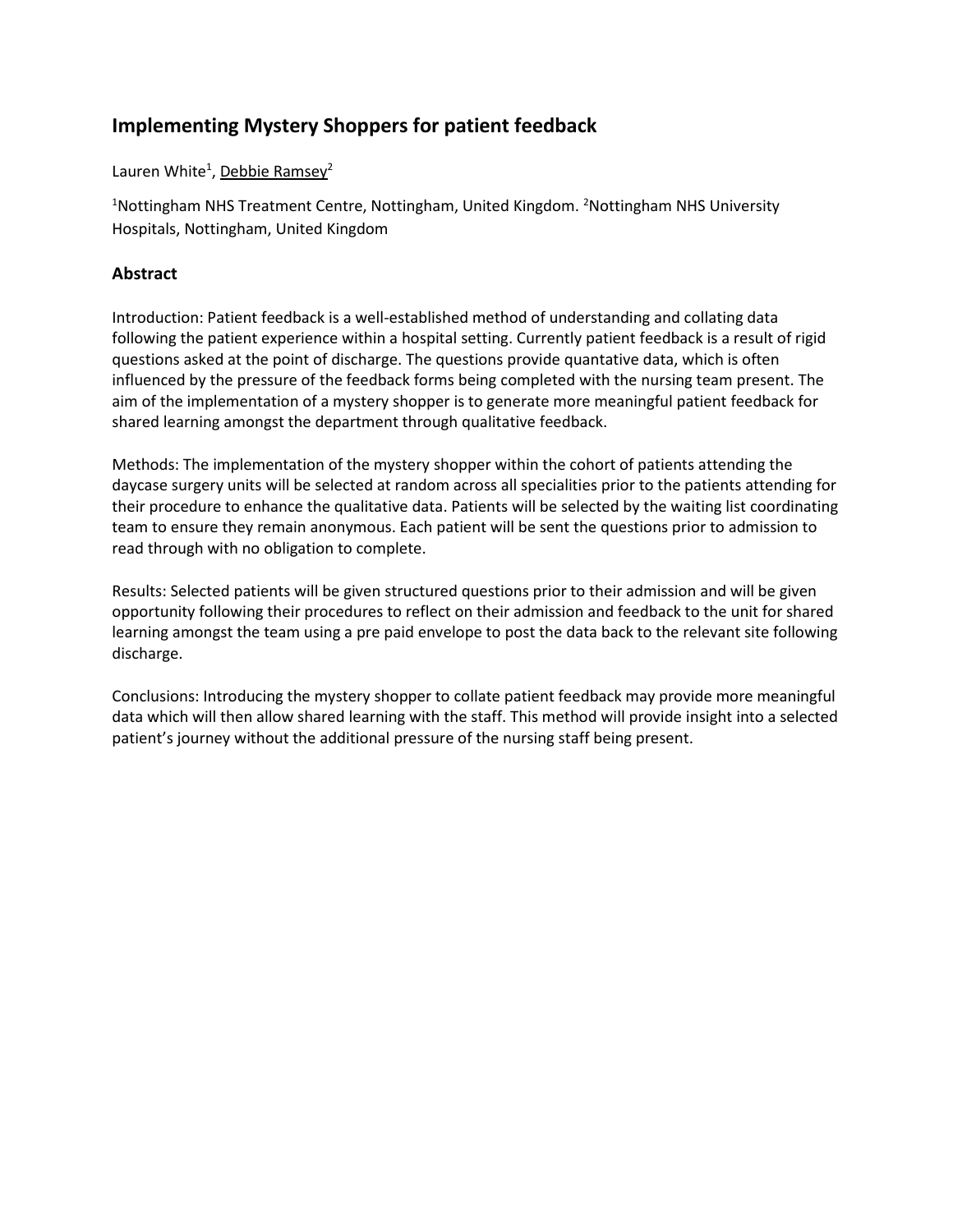## **Planned delayed appendicectomies in children: an audit of unplanned admissions at a tertiary paediatric hospital**

Vijna Boodhoo, Tom Kingston, Zoe Green, Richard Lindley

Sheffield Children's Hospital, Sheffield, United Kingdom

## **Abstract**

Introduction:

Planned delayed appendicectomy is used in the paediatric population after non-operative management of an appendix mass. This procedure is often performed as a day case. The aim of this audit is to determine the rate of unplanned admissions in our unit and to identify associated factors.

#### Methods:

This is a retrospective review of records of all patients undergoing a planned delayed appendicectomy in our unit from 1/1/2016 to 31/12/2021. Data was gathered on demographics, initial presentation, operative findings, intra-operative management, length of stay and complications.

#### Results:

Over this period, 76 children, of median age 8 years (2-15 years), underwent a planned delayed appendicectomy. 22 were booked as day cases. Of the 22, 9/22 (41%) were discharged on the same day. The average length of stay was 19 hours (6-53 hours). Of the 13 admitted, the main reasons for admission were late finish from theatre in 6/13 (46%), surgical complexity in 4/13 (30%) and anaesthetic reasons (pain and post-operative vomiting) in 3/13 (23%). There was no significant difference in intraoperative analgesia. All those admitted due to a late finish were on an afternoon theatre lists. Of those Of those booked as inpatients, 12/54 (22%) were discharged on the same day of surgery. All 12 were on a morning list. In children discharged on the same day of surgery, none re-attended with complications.

#### Conclusion:

Day case surgery can be improved in children undergoing planned delayed appendicectomy by prioritising cases in morning theatre lists and by appropriate patient selection for day surgery.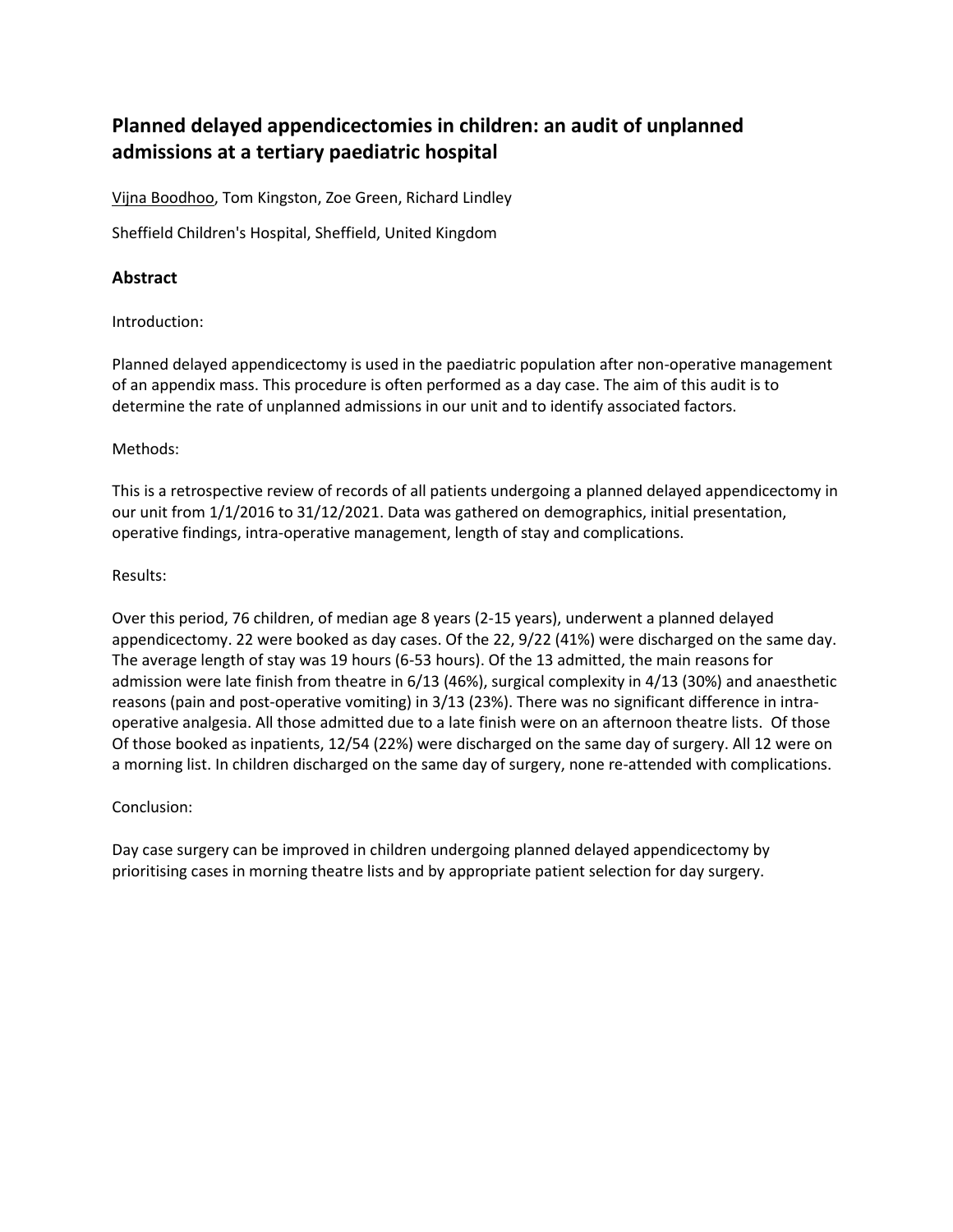# **Regional nerve blocks in combination with oral Morphine provides satisfactory postoperative analgesia for day case complex elective orthopaedic ankles procedures**

Graham Harris, Fiona Makin, Rachael Bird, Simon Chamber, Sultan Qasim

Freeman Hospital, Newcastle, United Kingdom

## **Abstract**

Introduction:

The Freeman Hospital, Newcastle, performs around 30 complex elective orthopaedic ankle procedures (CEOAP) a year. Our current average length of stay is 4.4 days.

A barrier to performing these procedures as a day case has been the perception that they are associated with significant postoperative pain.

This retrospective 16-month review of all CEOAP was to investigate if, regional nerve blocks in combination with low dose oral Morphine provides satisfactory postoperative analgesia, allowing these procedures to be performed as day case.

#### Methods:

A retrospective electronic notes review of all patients who underwent CEOAP between November 2019 to April 2021 was completed.

Total oral Morphine usage was calculated for the first, and second 24 hours following a patient's discharge from theatres.

Satisfactory postoperative analgesia was defined as taking less than 60mg of oral Morphine within 24 hours.

In patients, who received intravenous Morphine, a conversion ratio of 1:3 was used to calculate an equivalent oral dose.

Results:

45 CEOAPs were completed during this period. 1 patient was excluded because an intrathecal catheter was inserted, making them incomparable to the other patients.

40 patients received regional nerve blocks.

73% of patients used less than 60mg of oral morphine in the first 24 hours post-discharge from theatres.

This increased to 97% in the second 24 hour period.

Conclusion:

Significant postoperative pain is not a barrier to achieving same day discharge for patients undergoing CEOAP.

Adequate postoperative analgesia can be provided through regional local anaesthetic techniques and low doses of oral Morphine.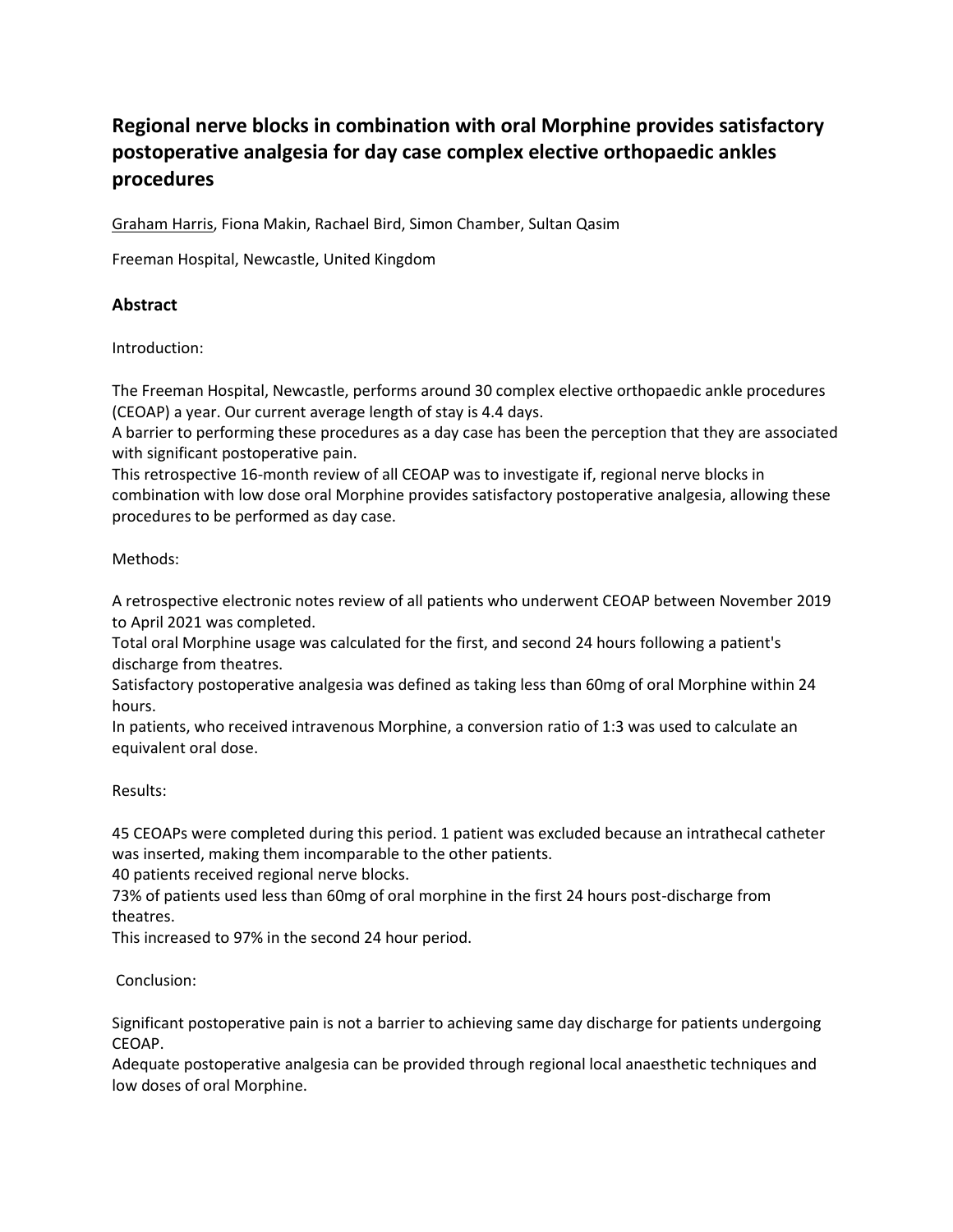## **Case Report: Intra-abdominal Harrington Rod migration presenting as a suspected hernia**

Belal Amini<sup>1</sup>, Ibrahim Khawaja<sup>2</sup>, Tamsin Morrison<sup>2</sup>, Nayaab Abdul Kader<sup>2</sup>, Rasseen Athem<sup>2</sup>

<sup>1</sup>University College London Hospital, London, United Kingdom. <sup>2</sup>Colchester General Hospital, Colchester, United Kingdom

## **Abstract**

#### **Introduction:**

The Harrington rod system consists of a stainless-steel rod connected to the inferior spinal facets and pedicles. Historically, it formed the foundation of treatment for conditions associated with spinal instability and deformity, like scoliosis. Contemporary instrumentation devices have since replaced Harrington rods as primary treatment due to better clinical outcomes. A rare complication of Harrington rod fixation is migration due to associated loosening. We present a case of a migrated Harrington rod presenting as a suspected hernia.

#### **Case Presentation:**

A 30-year-old male was admitted with a 6-day history of right iliac fossa pain radiating to the testicle and a palpable abdominal lump. His background included Harrington rod fixation for scoliosis as an adolescent, appendicectomy and a right inguinal hernia repair. Ultrasound imaging suggested a possible incarcerated Spigelian hernia or fistulating inflammatory bowel disease, with an adjacent pocket of gas. Subsequent CT imaging showed a pelvic metallic foreign body exiting the Sciatic foramen, with the tip abutting the Spigelian fascia. The patient underwent laparoscopic removal of the migrated rod, after discussion with a spinal centre. There were no intraoperative complications, and the patient was discharged within 24 hours.

## **Learning Points:**

Spinal rod migration remains a rare complication with few associated literature reports. This case highlights the need to consider foreign body migration as a cause for a suspected hernia or fistula and the value of CT or MRI to aid diagnosis when a patient presents with an atypical picture. In such cases, ultrasound may be a less reliable imaging modality.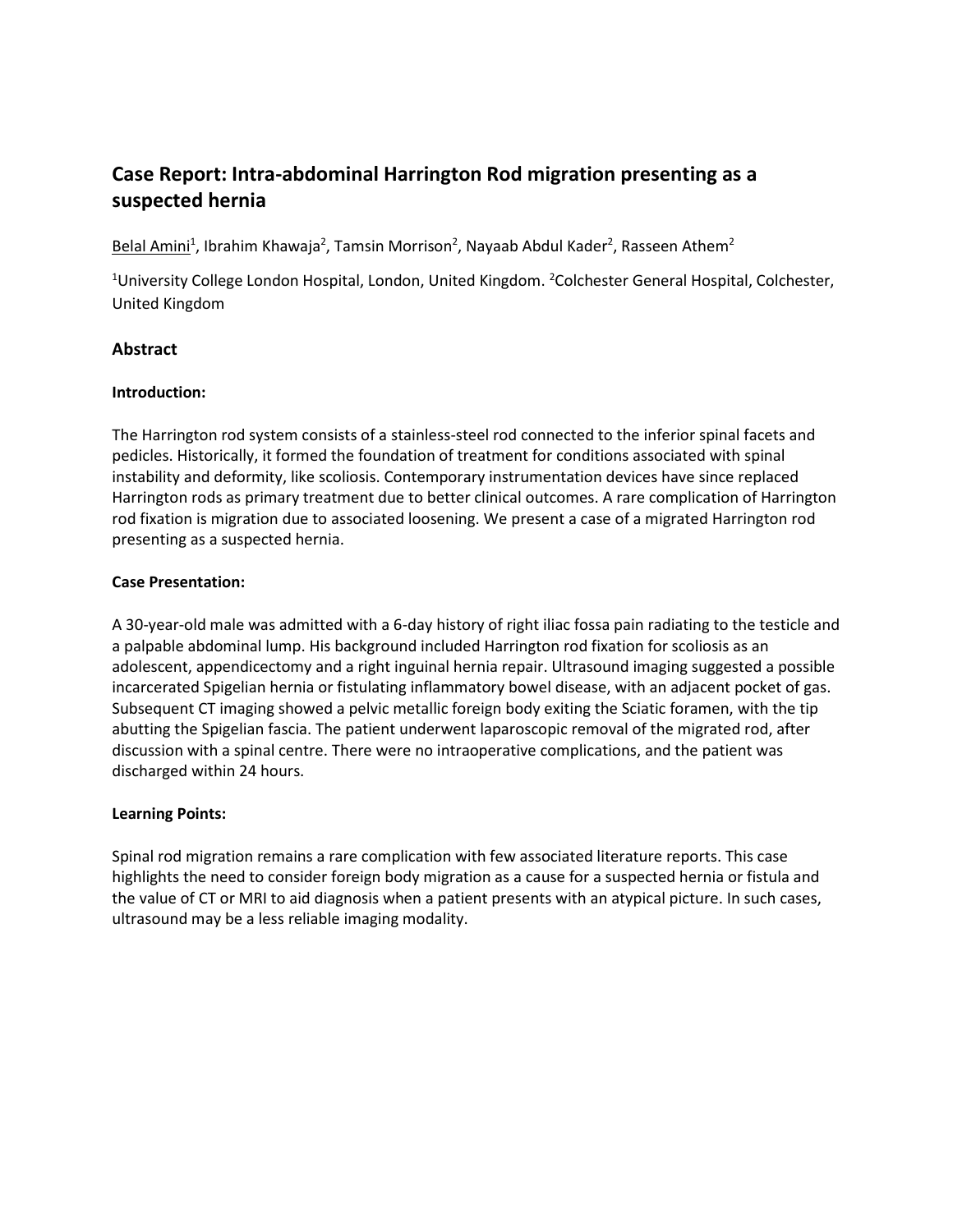## **Surgery in a patient with Ehler Danlos Syndrome: Day case or Inpatient?**

### Rehan Khan

Royal Preston Hospital, Preston, United Kingdom

## **Abstract**

- Introduction: Ehlers-Danlos syndrome comprises a group of clinically and genetically heterogeneous connective tissue disorders, chiefly characterized by joint hypermobility and instability, skin texture anomalies, and vascular and soft tissue fragility. This leads to high risk of bleeding and tissue injury, hence, raising a doubt on the safety of performing such cases as a day case procedure.
- Case Report: 43-year-old female with known Ehler Danlos Syndrome presented to us with abdominal pain, underwent laparoscopic cholecystectomy for gall bladder stones as a day case. The procedure was uneventful except some ooze from the liver bed which was managed with monopolar spray diathermy. The patient was discharged home same day evening. The patient was readmitted next day with acute abdomen, tachycardia and drop in haemoglobin by 25g/L. Laparoscopy was carried out one again which showed large haematoma in subhepatic region and haemorrhagic fluid in the perihepatic regionwhich was evacuated and washed with saline and a drain was placed in subhepatic region, was removed after 2 days and was discharged home.
- Discussion: A detailed study on the perioperative risks of patients with EDS revealed the risk of untreatable diffuse bleeding, mucosal bleeding, hematoma, vascular dissection, pneumo- (hemo-) thorax, compartment syndrome, spontaneous organ rupture, postdural puncture headache.. Hence, a detailed preoperative assessment, informed consent and careful planning is important.
- Conclusion: The surgical procedures in patients with Ehler Danlos syndrome can be performed safely with proper preioperative surgical planning. The procedure should ideally be performed as inpatient with minimum of 24 hour observation in the hospital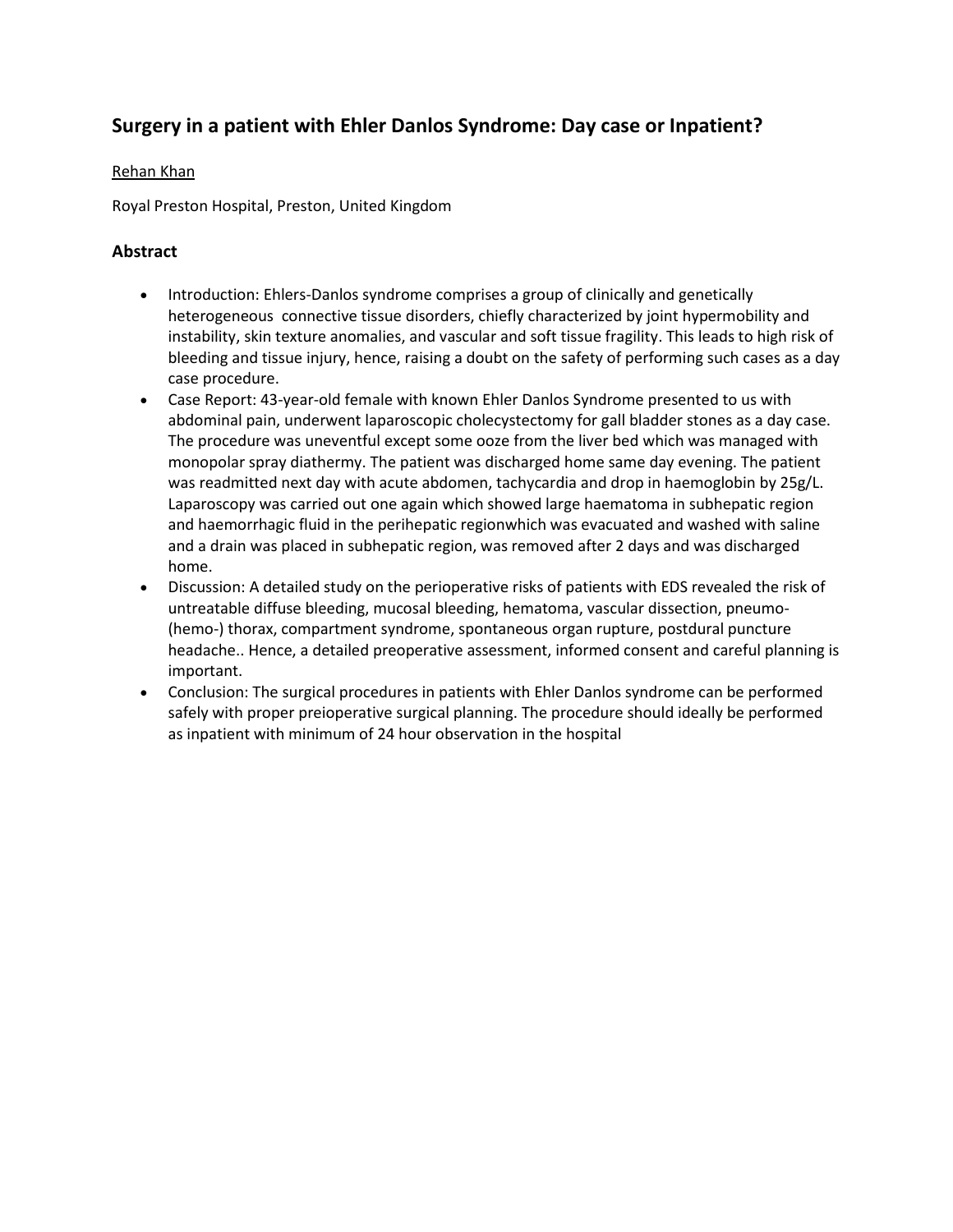# **Impact of COVID-19 pandemic on utilization of day case surgery -large volume single centre study**

#### Ahmed Ammar, Ahmed El-Sharkawy

University Hospitals of Derby and Burton NHS Foundation Trust, Derby, United Kingdom

## **Abstract**

Introduction:COVID-19 pandemic has caused a massive disruption to our health services. With an increased tendency to cancel or postpone elective surgery, Day case surgery was one of the vital sectors that was hit badly. The aim of this study is to describe the impact of COVID-19 on day case sector.

Methods :All patients undergoing elective procedures on day case unit(DCU) were collected retrospectively from operative room information system(ORMIS) between April 2018 and March 2022.Data was compared before and after March 2020.

Results:Total number of procedures performed during the study period was 11075.There was a significant drop in number of procedures post-pandemic -3407 cases compared with 7668 cases in the pre-pandemic period. Majority of patients were discharged on the same day (94% vs. 95.8% respectively). Average number of procedures performed per day post-pandemic was 8 cases vs.15 cases pre-pandemic(p<0.05).Most affected specialties in DCU were Dermatology, Plastic Surgery and General Surgery with a reduction in percentage of performed procedures of 71.8% , 62.5% & 62.1% respectively. Our centre showed early recovery signs following restriction lifting since 24th February (average 13 procedures per day).

Conclusion:COVID-19 pandemic has negatively impacted the flow of cases across various specialties. Despite the national recovery process, the rates in day case remain low which could be due to sickness related to patients as well as hospital staff. Day case surgery remains key in recovering from the pandemic & clearing up waiting lists . A more robust strategic approach is recommended to make use of this valuable resource.